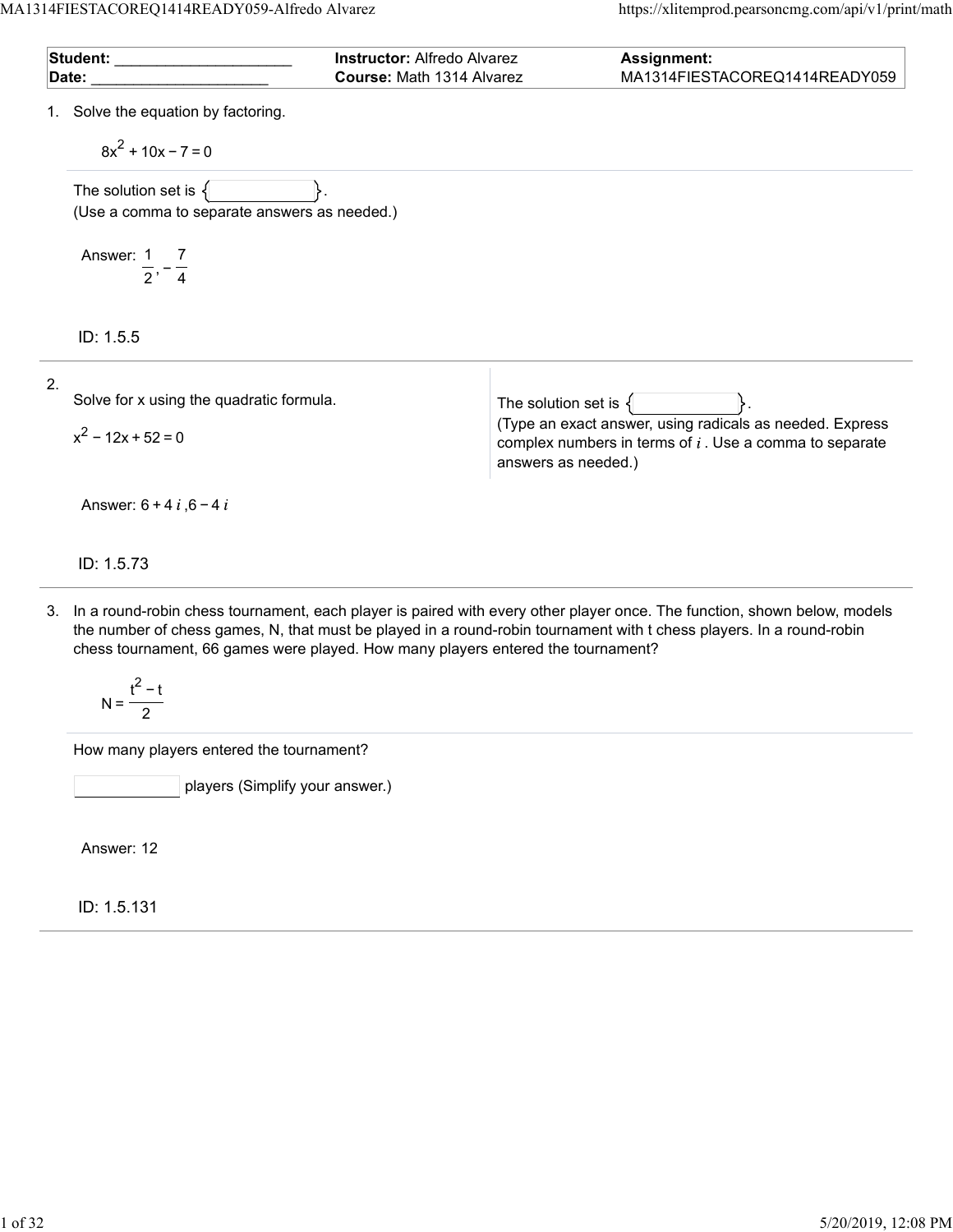4. Solve the given radical equation. Check all proposed solutions.

 $\sqrt{2x + 13} = x + 5$ 

Select the correct choice below and, if necessary, fill in the answer box to complete your choice.

- $\overline{A}$ . The solution set is  $\{$ (Use a comma to separate answers as needed.)
- **B.** There is no solution.

Answer: A. The solution set is  $\{\ \ -2\ \ \}$ . (Use a comma to separate answers as needed.)

ID: 1.6.15

5. Evaluate the function f(x) =  $x^2$  – 3x + 7 at the given values of the independent variable and simplify.

**a.**  $f(3)$  **b.**  $f(x+8)$  **c.**  $f(-x)$ 

**a.**  $f(3) =$  (Simplify your answer.)

**b.**  $f(x+8) =$  (Simplify your answer.)

**c.**  $f(-x) =$  (Simplify your answer.)

Answers 7

 $x^2$  + 13x + 47  $x^2 + 3x + 7$ 

ID: 2.1.29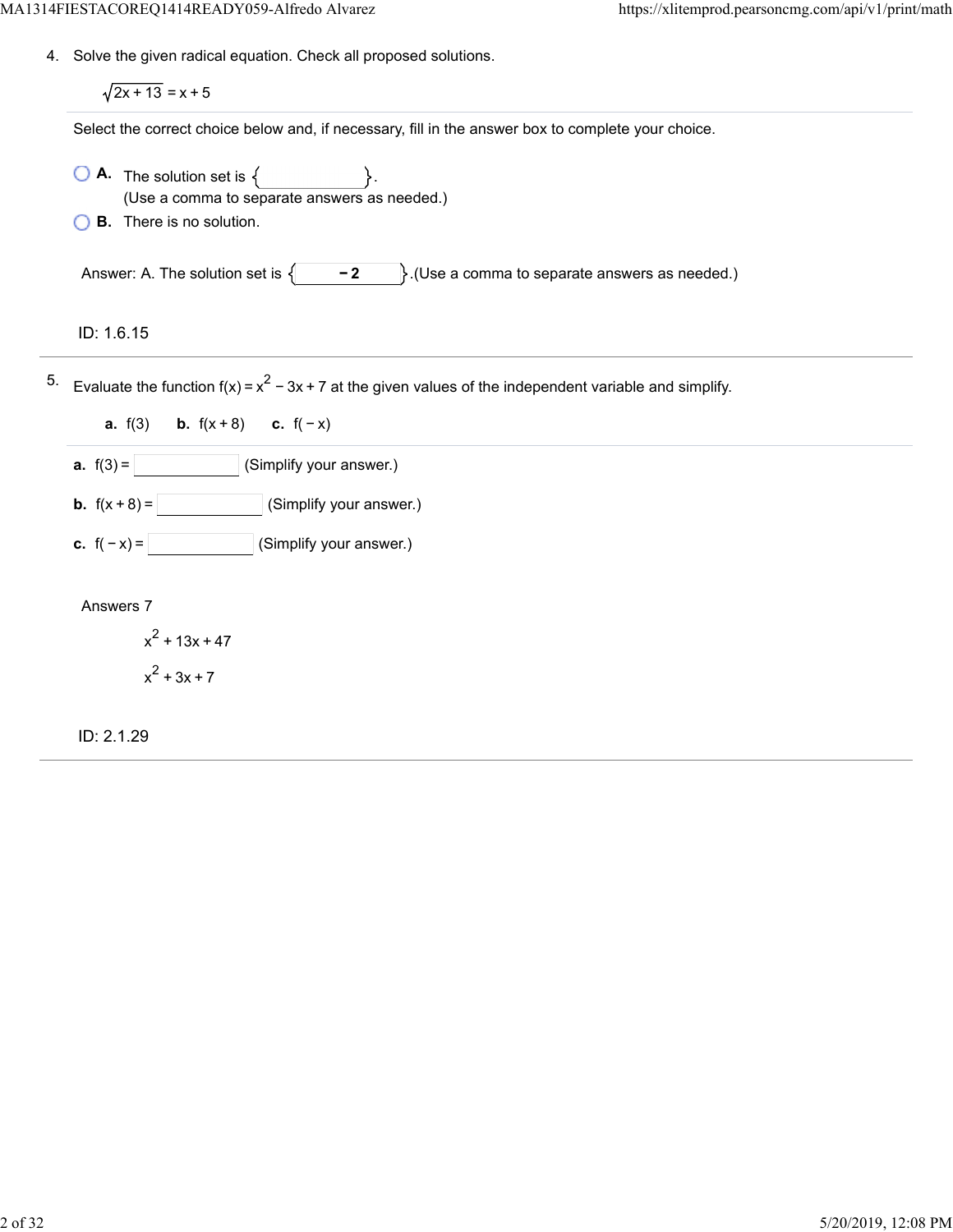$\frac{1}{5}$ 

 $\times$  $\overrightarrow{10}$ 

 $5-$ 

 $-5$ 

 $-5$ 



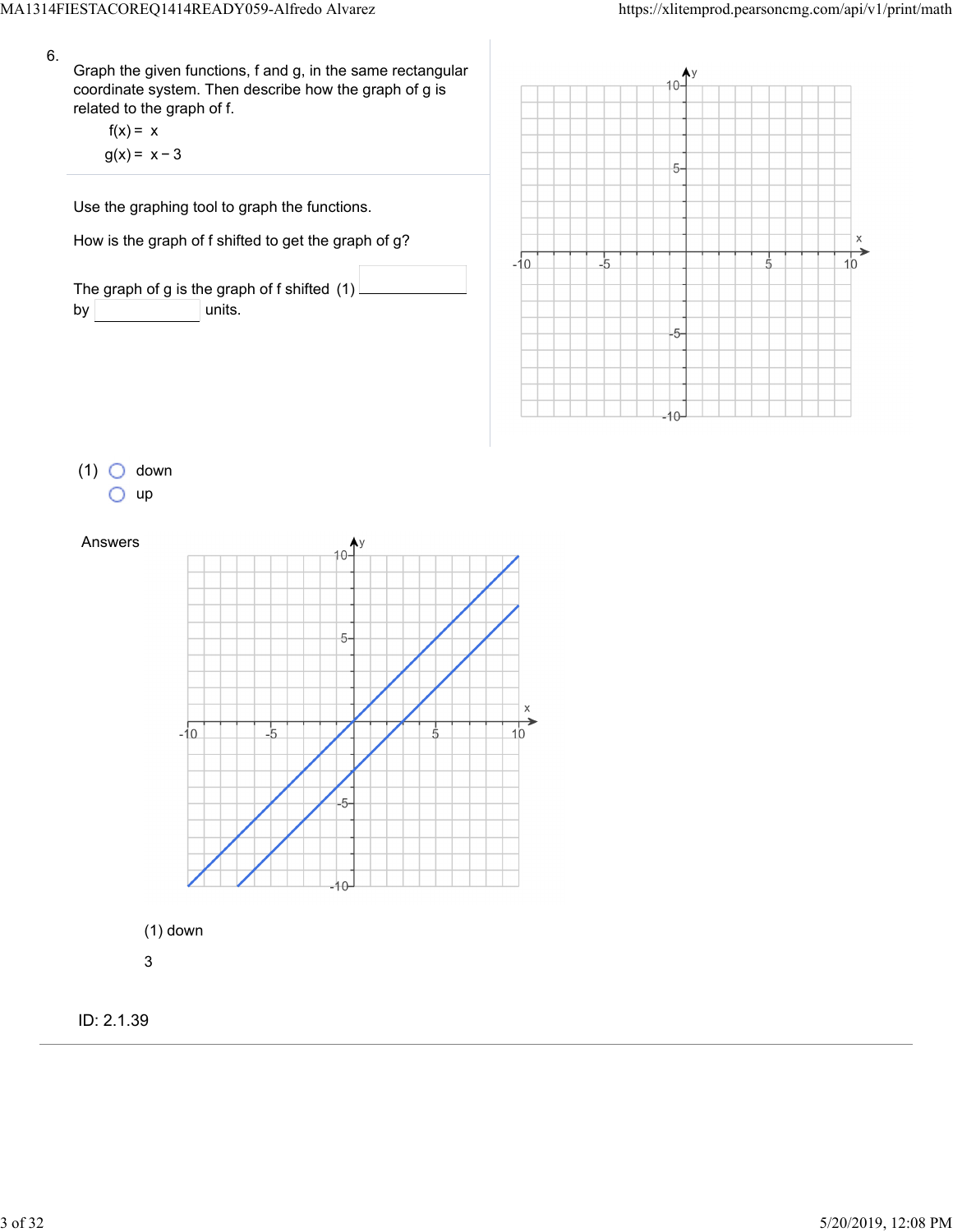- 7. Use the graph to determine
	- **(a)** open intervals on which the function is increasing, if any.
	- **(b)** open intervals on which the function is decreasing, if any.
	- **(c)** open intervals on which the function is constant, if any.



**(a)** Select the correct choice below and, if necessary, fill in the answer box to complete your choice.

- **A.** The function is increasing on the interval(s) . (Type your answer in interval notation. Use a comma to separate answers as needed.)
- **B.** The function is never increasing.
- **(b)** Select the correct choice below and, if necessary, fill in the answer box to complete your choice.
- **A.** The function is decreasing on the interval(s) . (Type your answer in interval notation. Use a comma to separate answers as needed.)
- **B.** The function is never decreasing.
- **(c)** Select the correct choice below and, if necessary, fill in the answer box to complete your choice.
- **A**. The function is constant on the interval(s) **A**. (Type your answer in interval notation. Use a comma to separate answers as needed.)
- **B.** The function is never constant.

Answers A. The function is increasing on the interval(s)  $|(-\infty, 2), (3, 4)|$ 

(Type your answer in interval notation. Use a comma to separate answers as needed.)

A. The function is decreasing on the interval(s)  $(2, 3)$ ,  $(4, \infty)$ 

(Type your answer in interval notation. Use a comma to separate answers as needed.)

B. The function is never constant.

ID: 2.2.9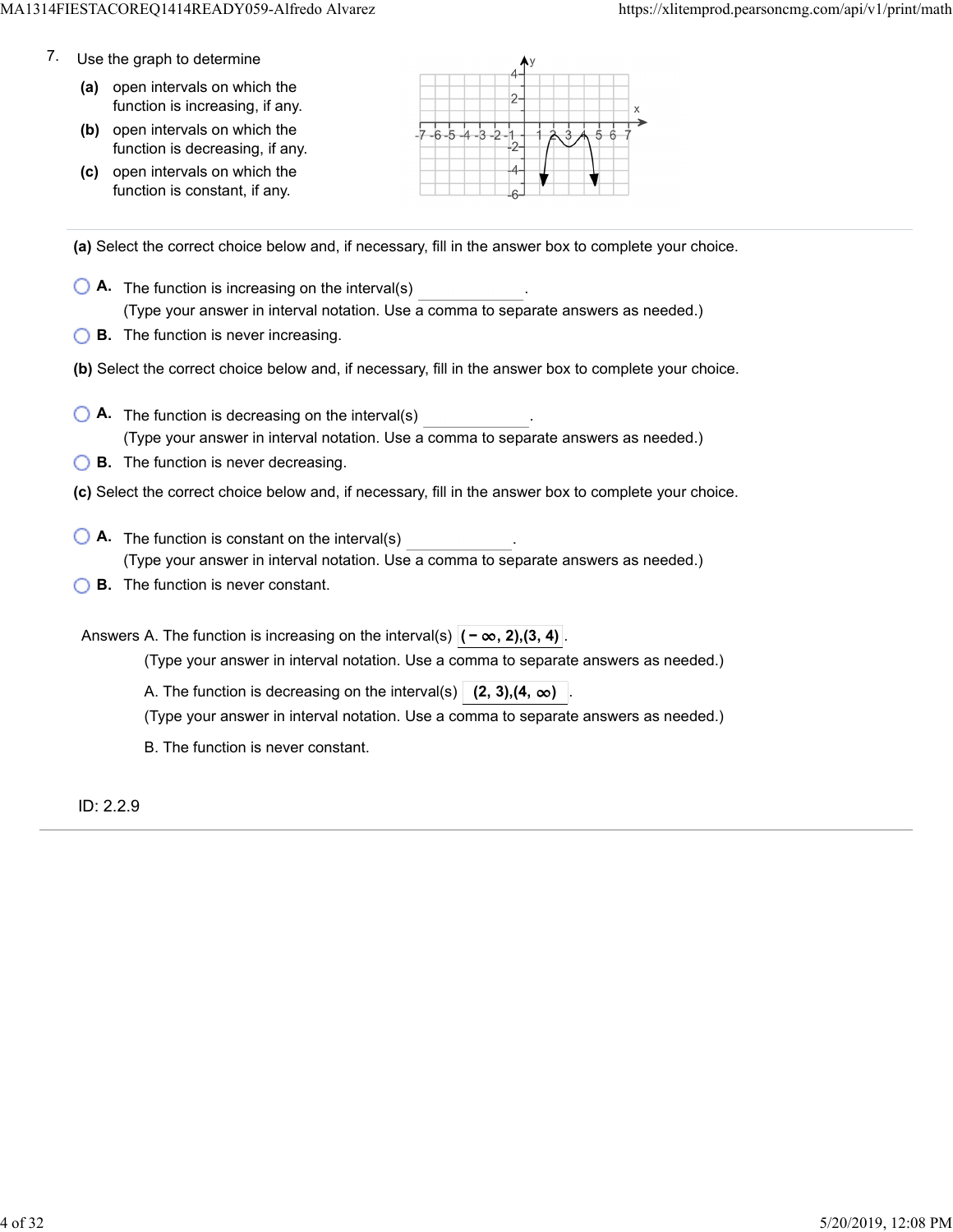| 8. | The graph and equation of the function f are given.<br>$f(x) = 2x^3 - 3x^2 - 36x + 5$<br>a. Use the graph to find any values at which f has a relative<br>maximum, and use the equation to calculate the relative<br>maximum for each value.<br>b. Use the graph to find any values at which f has a relative<br>minimum, and use the equation to calculate the relative<br>minimum for each value.<br>$[-5,5,1]$ by $[-100,100,10]$ |
|----|--------------------------------------------------------------------------------------------------------------------------------------------------------------------------------------------------------------------------------------------------------------------------------------------------------------------------------------------------------------------------------------------------------------------------------------|
|    | a. Select the correct choice below and, if necessary, fill in the answer boxes to complete your choice.                                                                                                                                                                                                                                                                                                                              |
|    | A. The function f has (a) relative maxima(maximum) at<br>and the relative<br>maxima(maximum) are(is)<br>(Use a comma to separate answers as needed.)                                                                                                                                                                                                                                                                                 |
|    | <b>B.</b> The function f has no relative maxima.                                                                                                                                                                                                                                                                                                                                                                                     |
|    | b. Select the correct choice below and, if necessary, fill in the answer boxes to complete your choice.                                                                                                                                                                                                                                                                                                                              |
|    | A. The function f has (a) relative minima(minimum) at<br>and the relative<br>minima(minimum) are(is)<br>(Use a comma to separate answers as needed.)<br><b>B.</b> The function f has no relative minima.                                                                                                                                                                                                                             |
|    |                                                                                                                                                                                                                                                                                                                                                                                                                                      |
|    | Answers A.<br>The function f has (a) relative maxima(maximum) at<br>$-2$<br>and the relative maxima(maximum) are(is)<br>49<br>(Use a comma to separate answers as needed.)                                                                                                                                                                                                                                                           |
|    | А.<br>The function f has (a) relative minima(minimum) at<br>3<br>and the relative minima(minimum) are(is)<br>$-76$<br>(Use a comma to separate answers as needed.)                                                                                                                                                                                                                                                                   |
|    | ID: 2.2.15                                                                                                                                                                                                                                                                                                                                                                                                                           |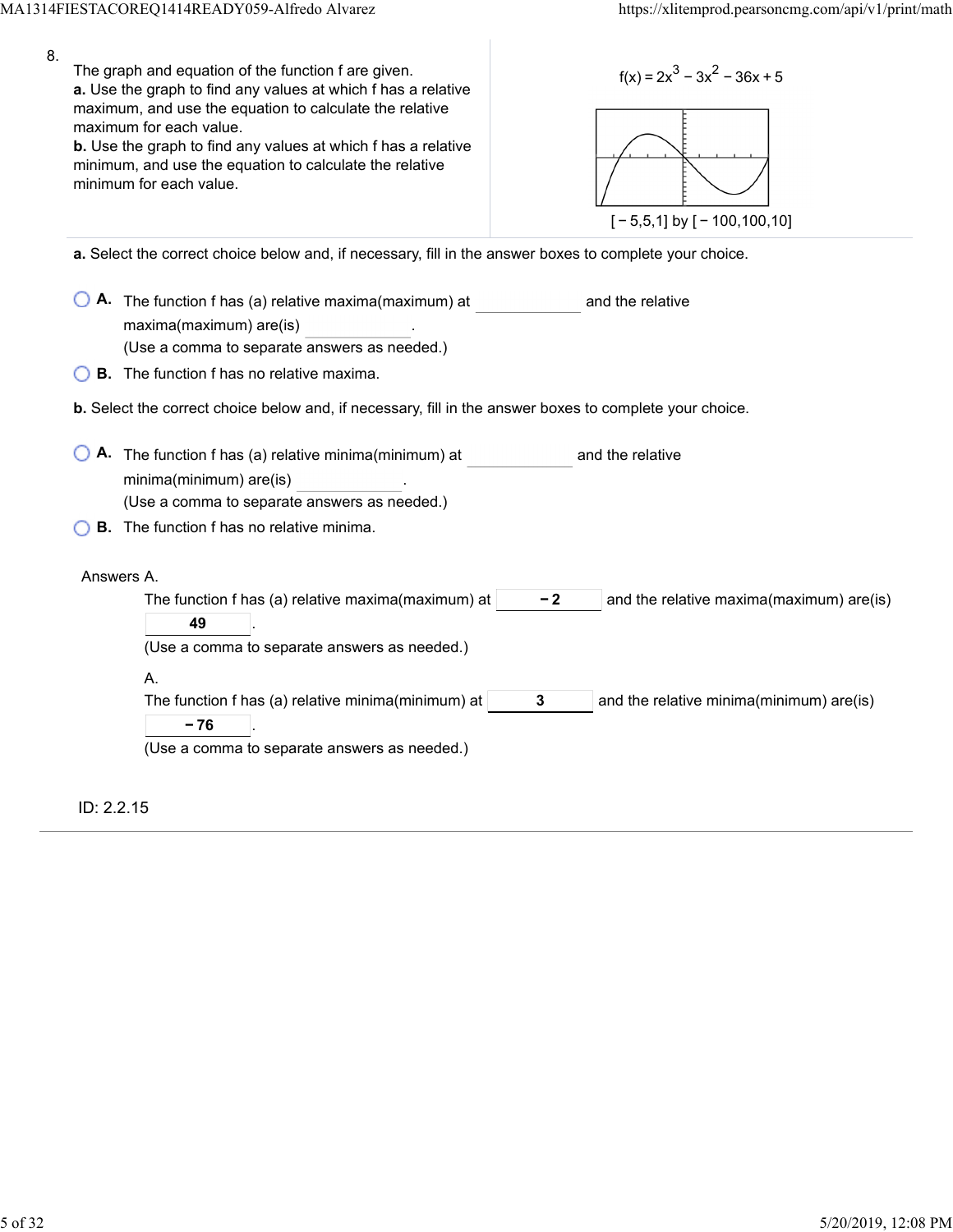#### MA1314FIESTACOREQ1414READY059-Alfredo Alvarez https://xlitemprod.pearsoncmg.com/api/v1/print/math

| 9. The domain of the piecewise function is $(-\infty,\infty)$ .<br><b>a.</b> Graph the function. | $f(x) = \begin{cases} x + 1 & \text{if } x < 3 \end{cases}$ |  |
|--------------------------------------------------------------------------------------------------|-------------------------------------------------------------|--|
| <b>b.</b> Use your graph to determine the function's range.                                      | $\begin{bmatrix} x \\ y \end{bmatrix}$ x - 1 if $x \ge 3$   |  |



## ID: 2.2.47

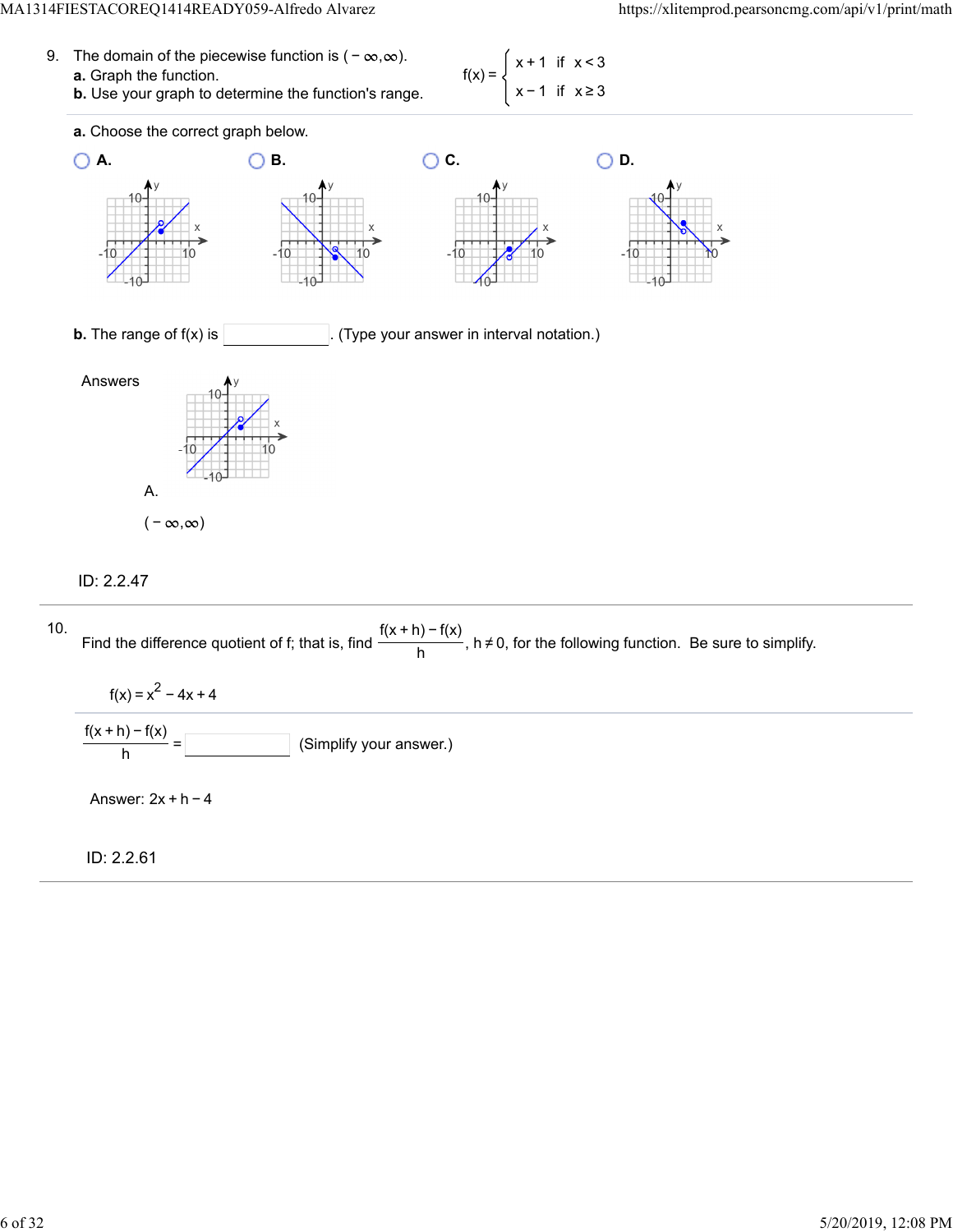



Choose the correct graph of g below. **O A.** ○ **B.** ٢. **O. C.** ○ **D.** 



# ID: 2.5.21

12. Find the domain of the function.

 $f(x) = \sqrt{16 - 2x}$ 

What is the domain of f?

(Type your answer in interval notation.)

Answer:  $(-\infty, 8]$ 

ID: 2.6.23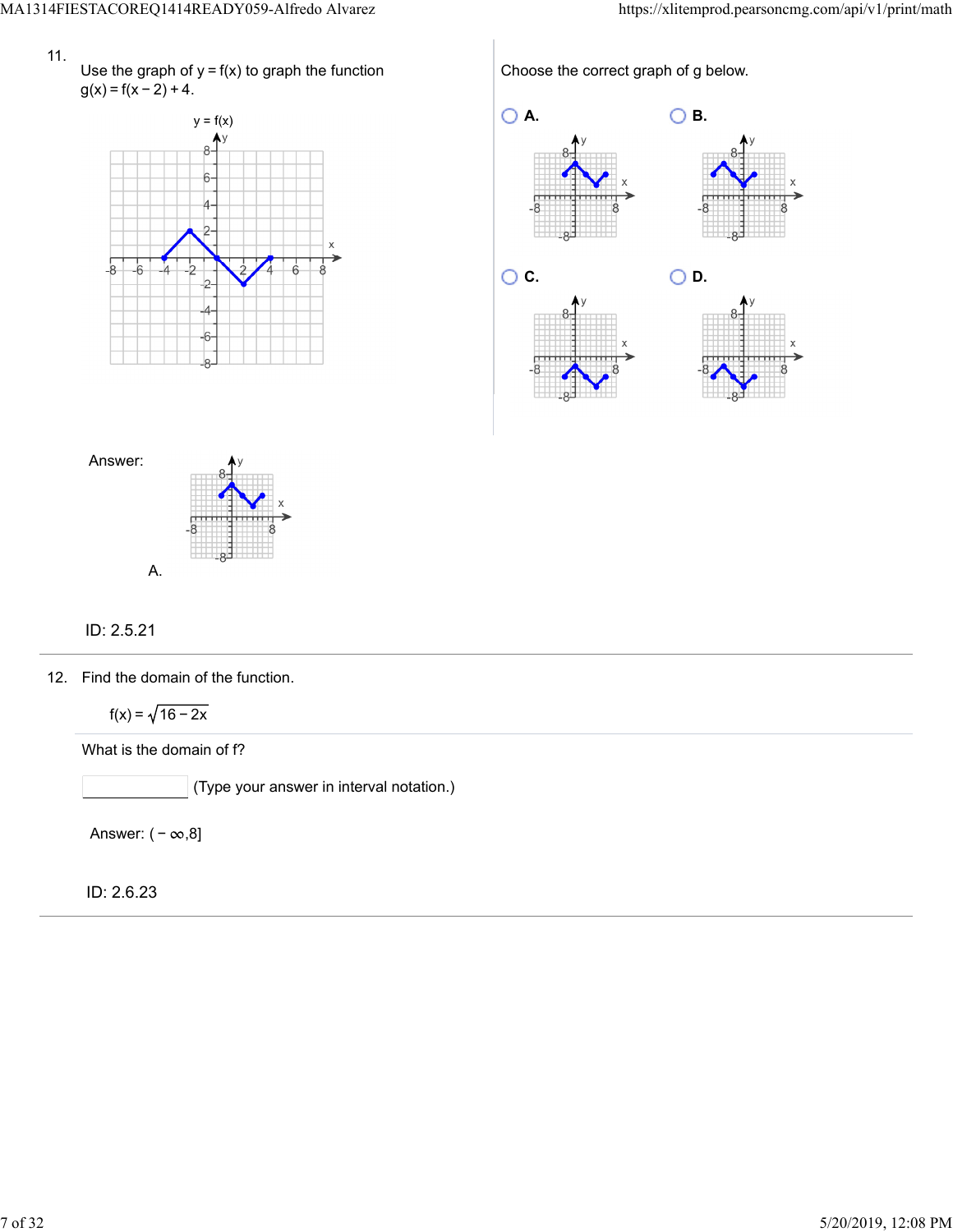13. First find 
$$
f + g
$$
,  $f - g$ ,  $fg$  and  $\frac{f}{g}$ . Then determine the domain for each function.

$$
f(x) = 3x^2 - 14x - 24, g(x) = x - 6
$$

$$
(f+g)(x) = \boxed{\qquad \qquad} \text{(Simplify your answer.)}
$$

What is the domain of  $f+g$ ?

$$
O\left(-\frac{30}{13}, \infty\right)
$$
  
\n
$$
O\left(-\infty, -\frac{30}{13}\right) \cup \left(-\frac{30}{13}, \infty\right)
$$
  
\n
$$
O\left(-\infty, \infty\right)
$$
  
\n
$$
O\left(10, \infty\right)
$$
  
\n(f-g)(x) = \_\_\_\_\_\_ (Simplify your answer.)

What is the domain of  $f-g$ ?

O 
$$
(-\infty, \infty)
$$
  
\nO  $\left(-\frac{30}{13}, \infty\right)$   
\nO  $[0, \infty)$   
\nO  $\left(-\infty, -\frac{12}{7}\right) \cup \left(-\frac{12}{7}, \infty\right)$   
\n(fg)(x) =

What is the domain of fg?

O 
$$
\left(-\frac{6}{5}, \infty\right)
$$
  
O  $\left(-\infty, \infty\right)$   
O  $\left(-\infty, -\frac{6}{5}\right) \cup \left(-\frac{6}{5}, \infty\right)$   
O  $\left(-\infty, 6\right) \cup (6, \infty)$   
 $\left(\frac{f}{g}\right)(x) =$  (Simplify your answer.)  
What is the domain of  $\frac{f}{g}$ ?  
O  $(6, \infty)$   
O  $\left(-\infty, \infty\right)$   
O  $\left(-\infty, 6\right) \cup (6, \infty)$   
O  $\left(0, \infty\right)$   
O  $\left(0, \infty\right)$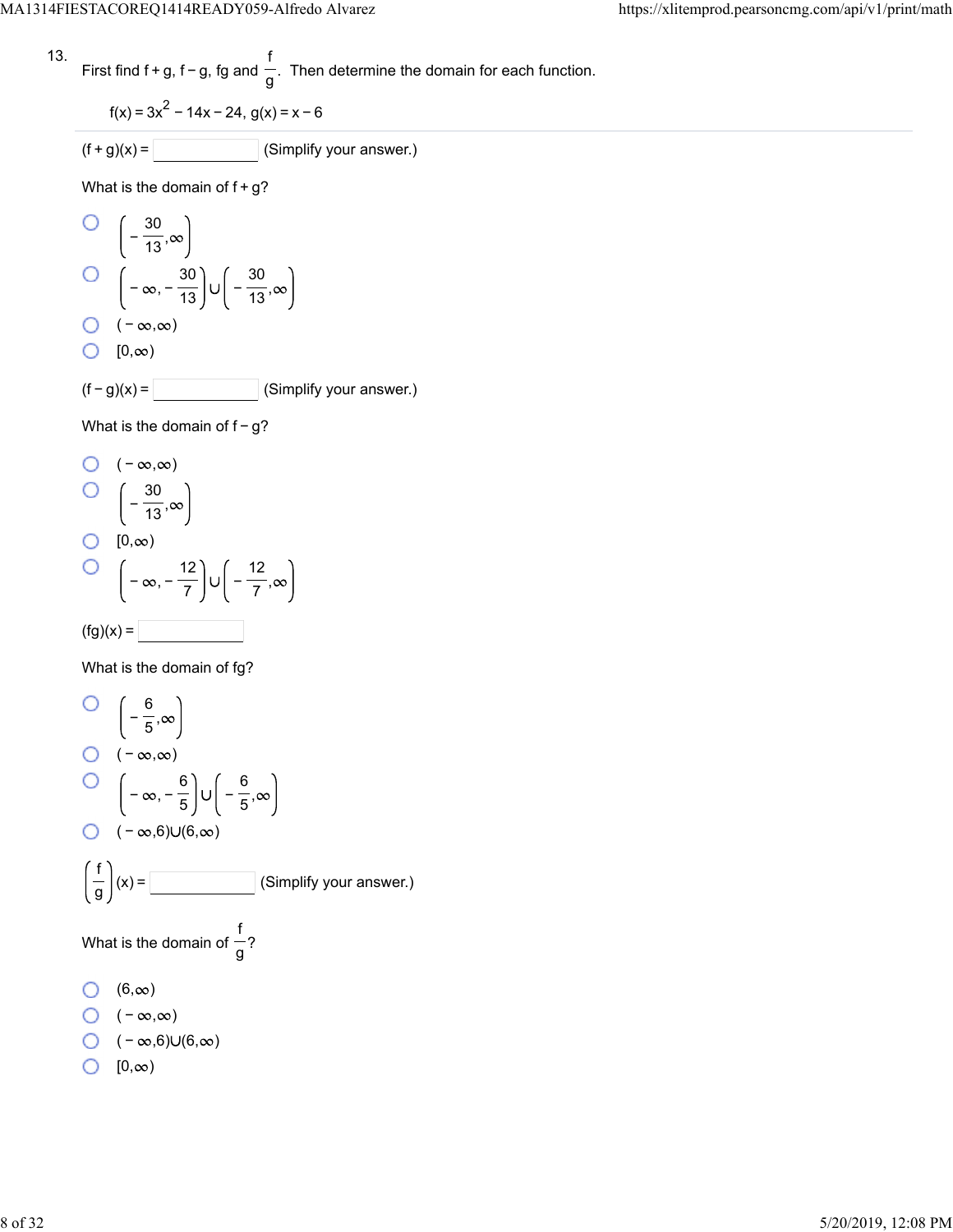Answers 
$$
3x^2 - 13x - 30
$$
  
\n $(-\infty, \infty)$   
\n $3x^2 - 15x - 18$   
\n $(-\infty, \infty)$   
\n $3x^3 - 32x^2 + 60x + 144$   
\n $(-\infty, \infty)$   
\n $3x + 4$   
\n $(-\infty, 6) \cup (6, \infty)$ 

ID: 2.6.35

14. For  $f(x) = 8x$  and  $g(x) = x + 2$ , find the following functions.

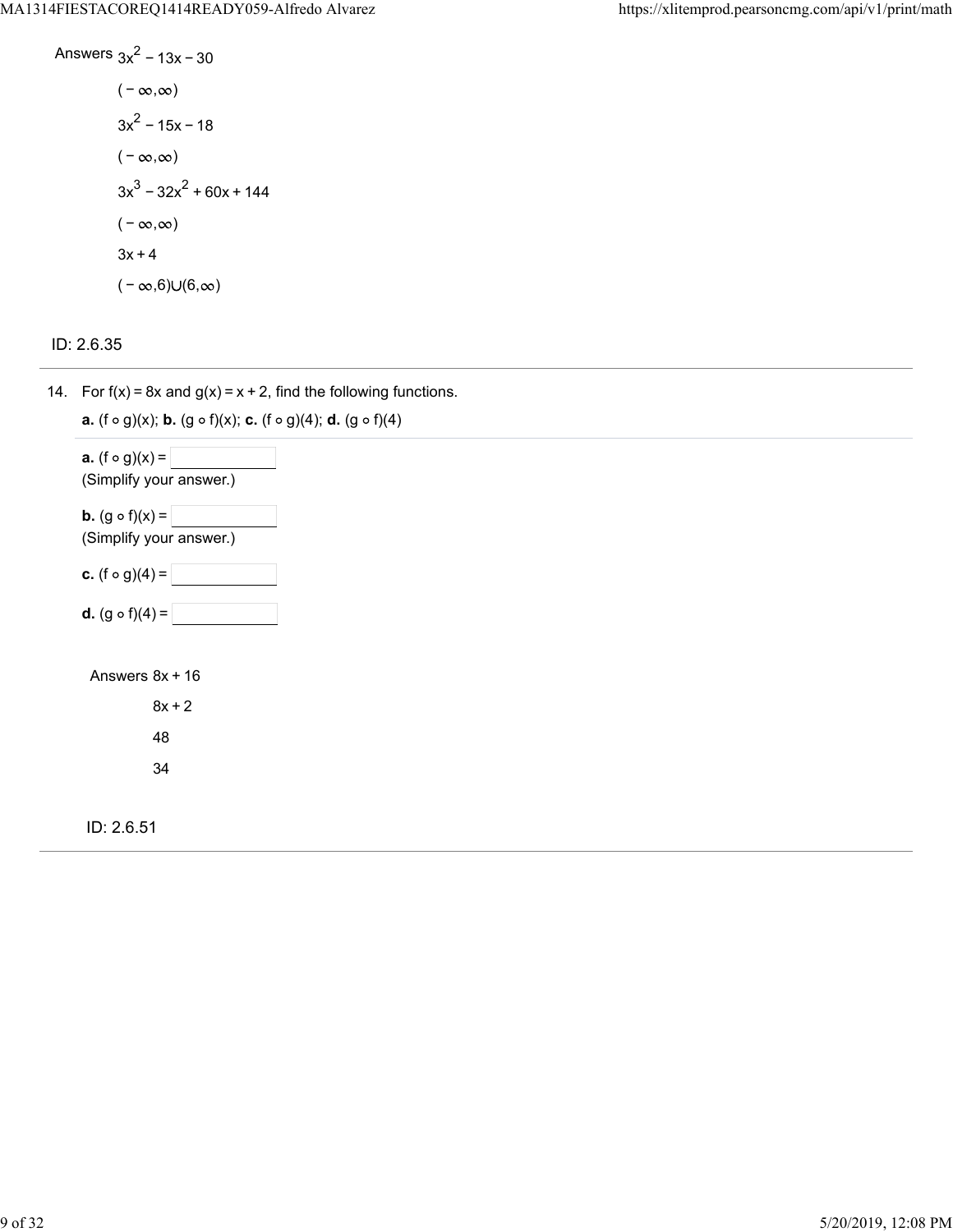15. For  $f(x) = x + 1$  and  $g(x) = 5x + 4$ , find the following functions.

| <b>a.</b> (f $\circ$ g)(x); <b>b.</b> (g $\circ$ f)(x); <b>c.</b> (f $\circ$ g)(1); <b>d.</b> (g $\circ$ f)(1) |
|----------------------------------------------------------------------------------------------------------------|
| <b>a.</b> $(f \circ g)(x) =  $<br>(Simplify your answer.)                                                      |
| <b>b.</b> $(g \circ f)(x) =$<br>(Simplify your answer.)                                                        |
| <b>c.</b> $(f \circ g)(1) =$                                                                                   |
| <b>d.</b> $(g \circ f)(1) =$                                                                                   |
| Answers $5x + 5$                                                                                               |
| $5x + 9$                                                                                                       |
| 10                                                                                                             |
| 14                                                                                                             |
|                                                                                                                |

```
ID: 2.6.53
```
16. For  $f(x) = 2 - x$  and  $g(x) = 3x^2 + x + 3$ , find the following functions.

**a.**  $(f \circ g)(x)$ ; **b.**  $(g \circ f)(x)$ ; **c.**  $(f \circ g)(3)$ ; **d.**  $(g \circ f)(3)$ 



ID: 2.6.59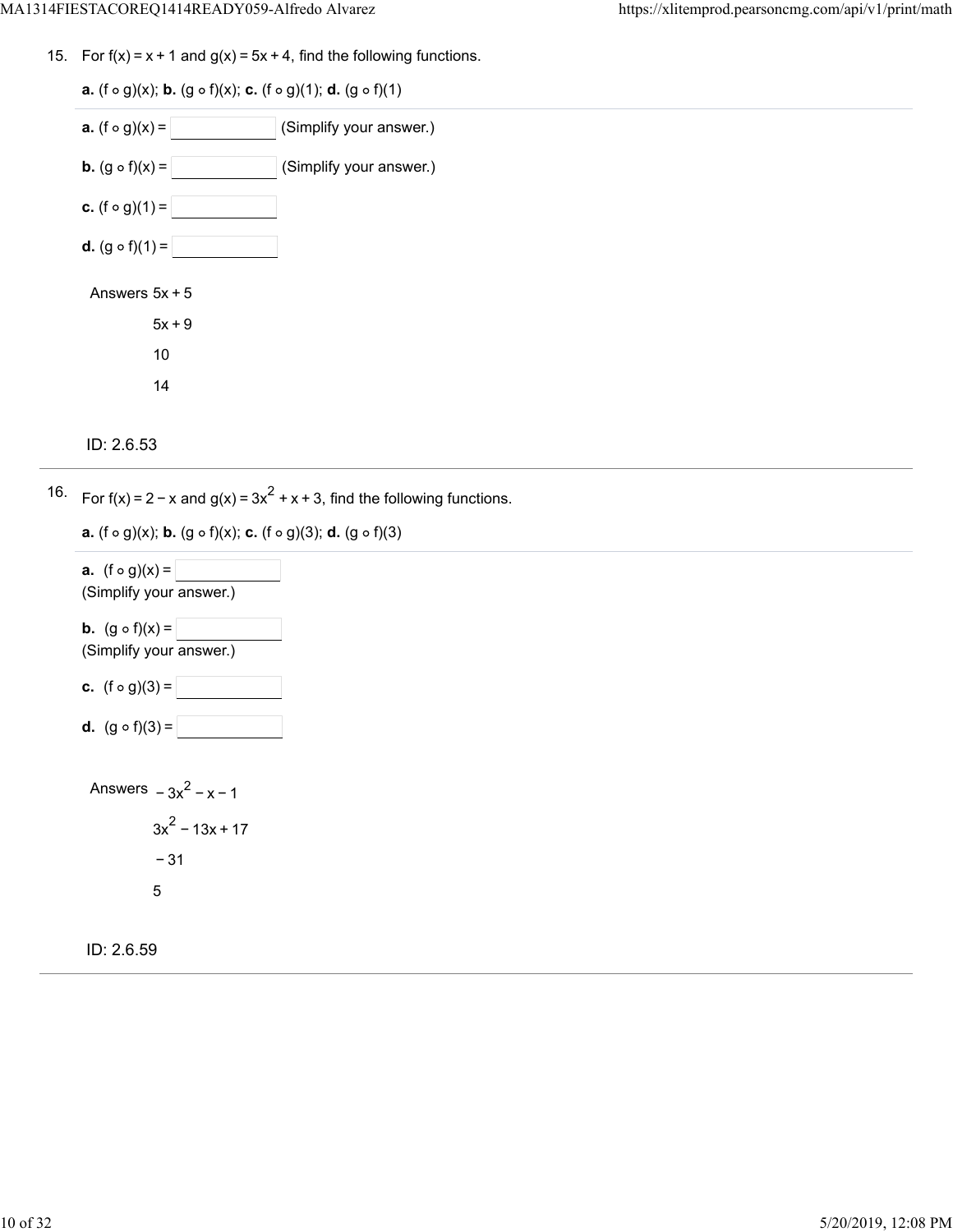17. Find the distance between the pair of points.

 $(10, 8)$  and  $(22, 13)$ 

The distance between the points is  $|$  units. (Round to two decimal places as needed.)

Answer: 13

ID: 2.8.1

18. Find the midpoint of the line segment with the given endpoints.

 $(2, 8)$  and  $(6, 4)$ 

The midpoint of the segment is (Type an ordered pair.)

Answer: (4,6)

ID: 2.8.19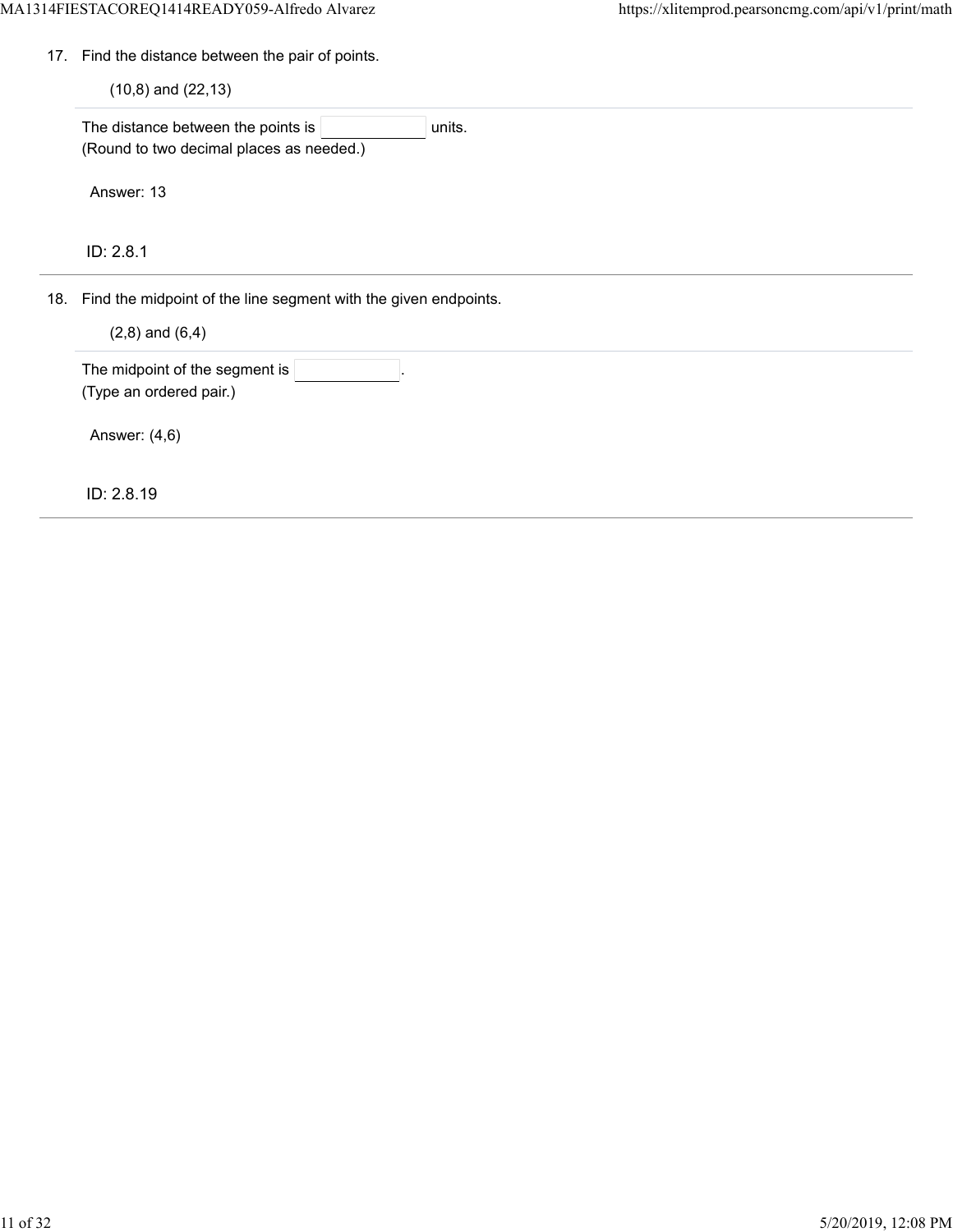Complete the square and write the equation of the circle in standard form. Then determine the center and radius of the circle to graph the equation.

$$
x^2 + y^2 + 10x + 6y + 25 = 0
$$

The equation in standard form is (Simplify your answer.)

Use the graphing tool to graph the circle.





ID: 2.8.53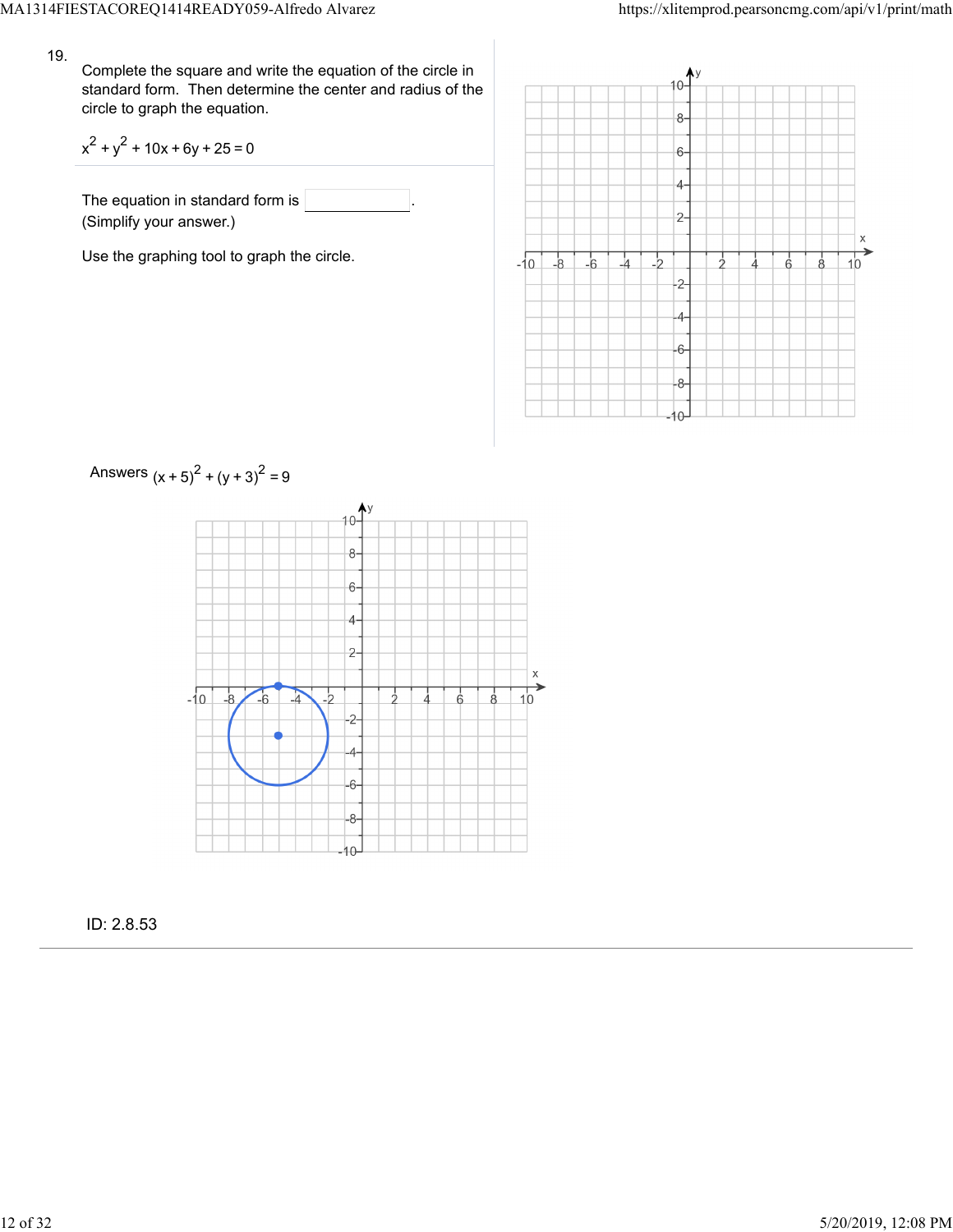20. In the following exercise, find the coordinates of the vertex for the parabola defined by the given quadratic function.

ID: 3.1.13  $f(x) = 4x^2 + 8x + 2$ The vertex is  $\boxed{\phantom{a}}$ . (Type an ordered pair.) Answer: ( − 1, − 2)

21. Find the coordinates of the vertex for the parabola defined by the given quadratic function.

 $f(x) = -x^2 - 6x + 5$ 

The vertex is  $\boxed{\qquad \qquad}$ . (Type an ordered pair.)

Answer: ( − 3,14)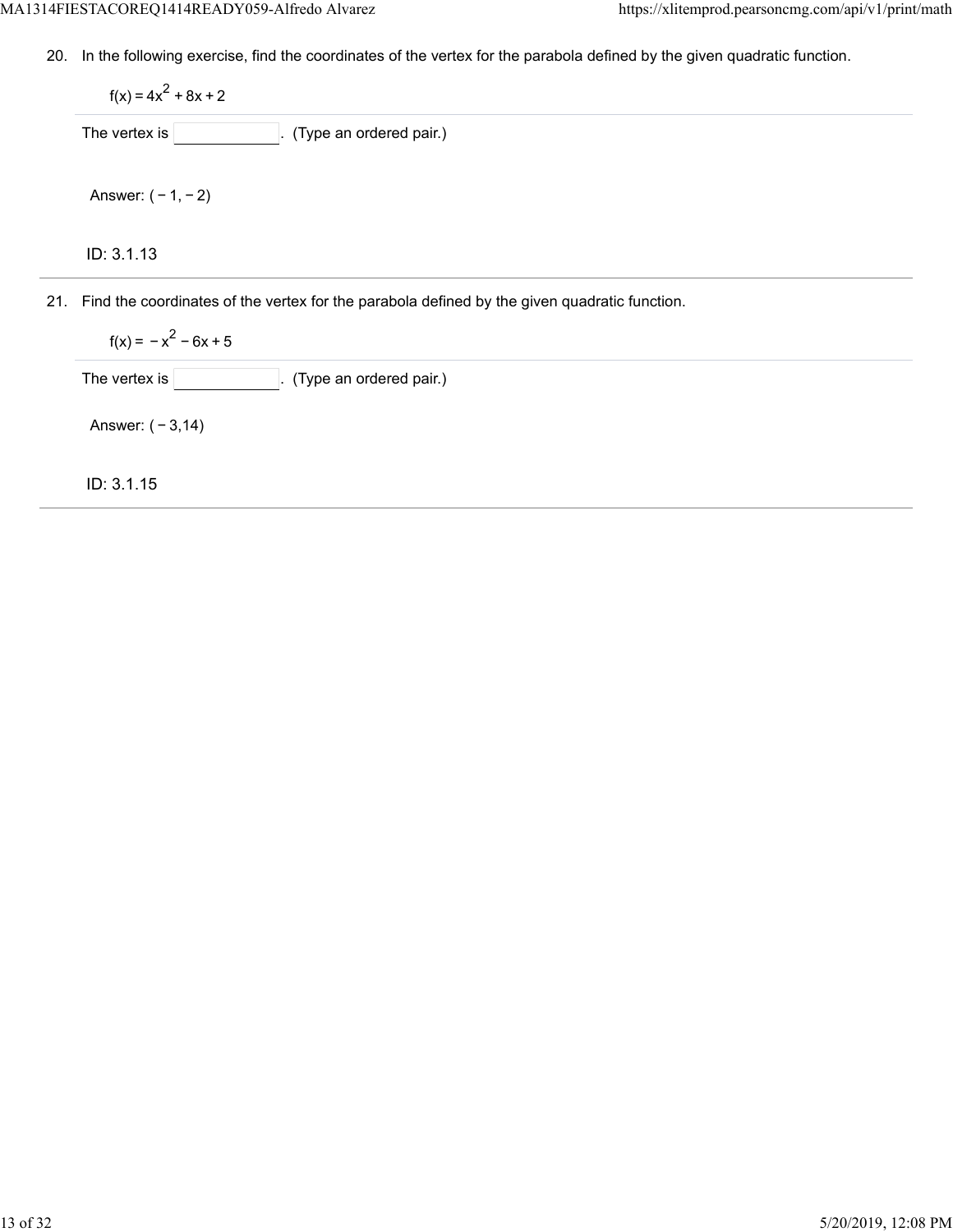Use the vertex and intercepts to sketch the graph of the quadratic function. Give the equation of the parabola's axis of symmetry. Use the graph to determine the domain and range of the function.

$$
f(x) = (x - 2)^{2} - 1
$$

Use the graphing tool to graph the function. Use the vertex and one of the intercepts when drawing the graph.









 $[-1, \infty)$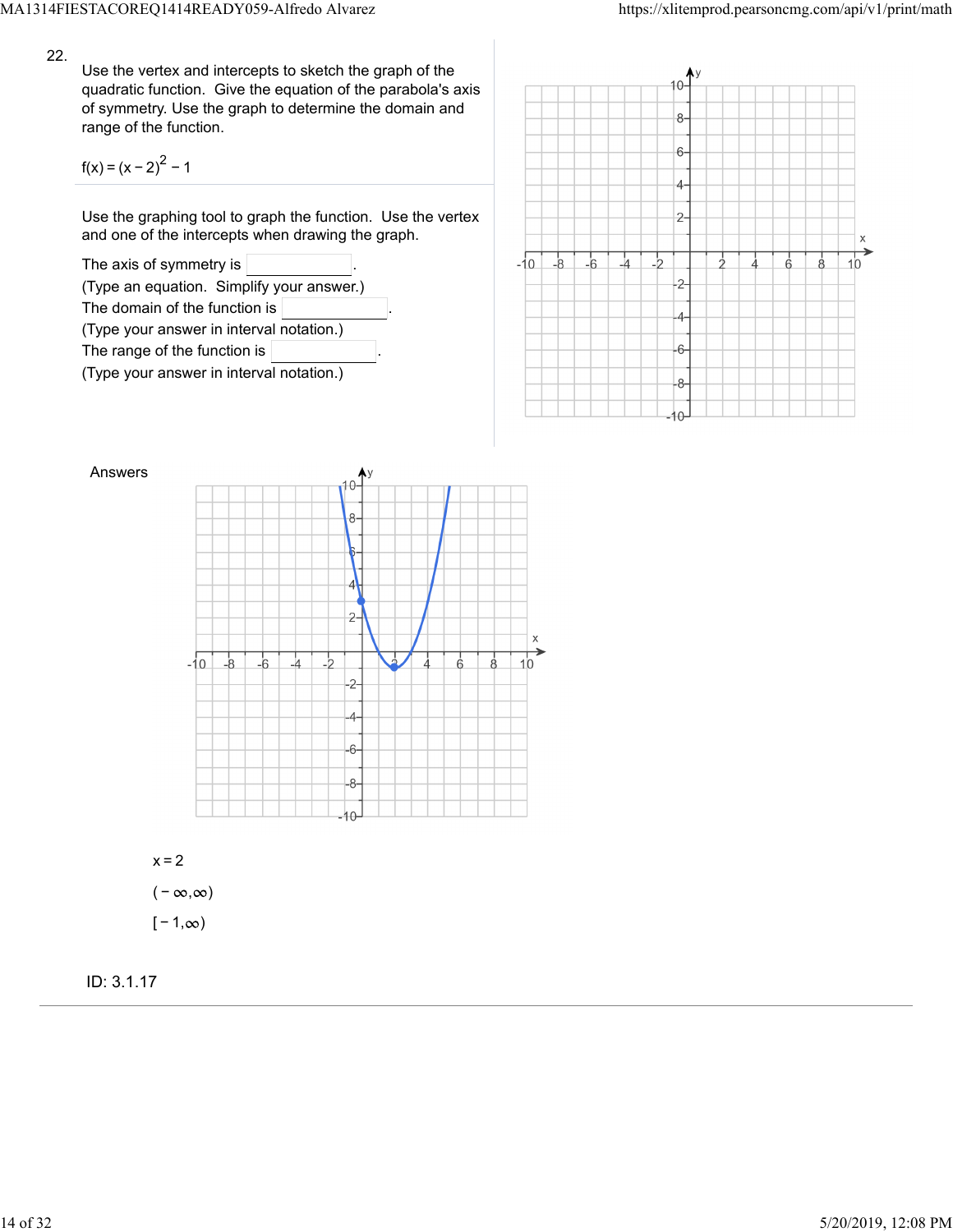Use the vertex and intercepts to sketch the graph of the quadratic function. Give the equation of the parabola's axis of symmetry. Use the graph to determine the function's domain and range.

 $f(x) = x^2 + 6x + 8$ 

Use the graphing tool to graph the equation. Use the vertex and one of the intercepts when drawing the graph.

The axis of symmetry is (Type an equation.) The domain of f is  $\vert$ (Type your answer in interval notation.)

The range of f is  $\sqrt{ }$ (Type your answer in interval notation.)





 $x = -3$  $(-\infty, \infty)$  $[-1, \infty)$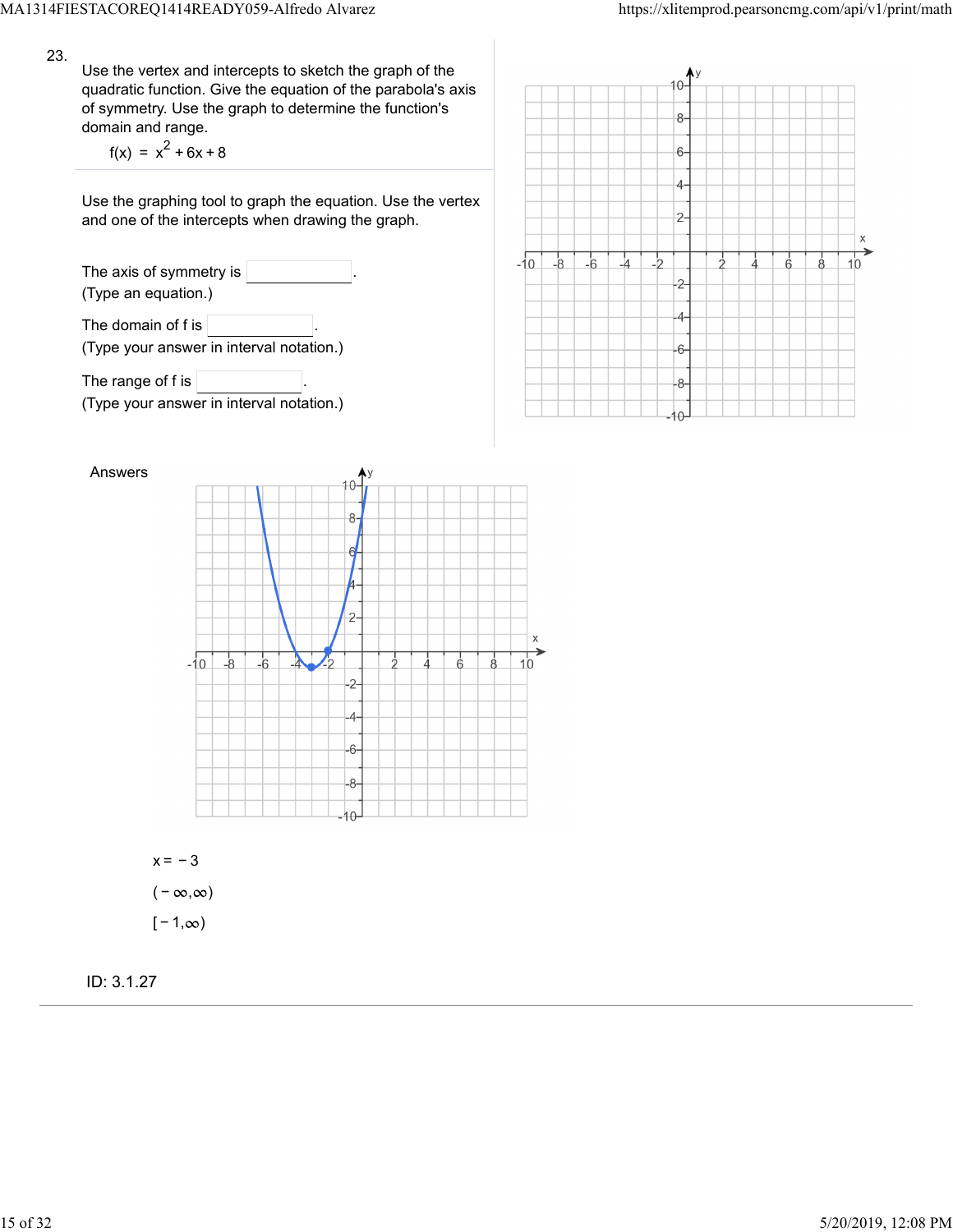Use the vertex and intercepts to sketch the graph of the quadratic function. Give the equation of the parabola's axis of symmetry. Use the graph to determine the domain and range of the function.

$$
f(x) = 2x - x^2 + 8
$$

Use the graphing tool to graph the equation. Use the vertex and one of the intercepts to draw the graph.







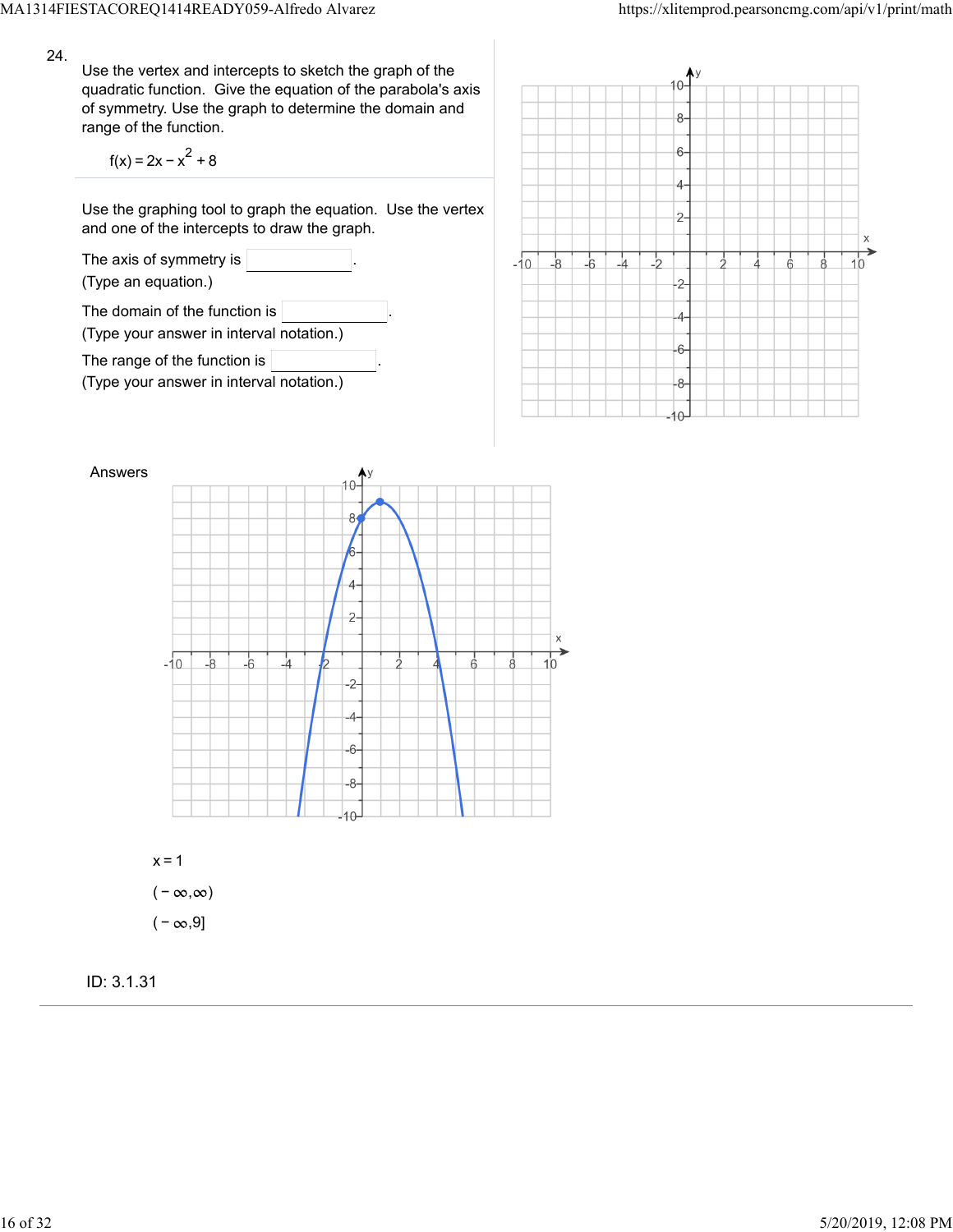25. Consider the function  $f(x) = -2x^2 + 4x - 5$ .

- **a.** Determine, without graphing, whether the function has a minimum value or a maximum value.
- **b.** Find the minimum or maximum value and determine where it occurs.
- **c.** Identify the function's domain and its range.

| a. The function has a (1)<br>value.                               |
|-------------------------------------------------------------------|
| <b>b.</b> The minimum/maximum value is<br>It occurs at $x =$      |
| c. The domain of f is<br>(Type your answer in interval notation.) |
| The range of f is<br>. (Type your answer in interval notation.)   |
| (1)<br>maximum<br>minimum                                         |
| Answers (1) maximum                                               |
| $-3$                                                              |
| 1                                                                 |
| $(-\infty,\infty)$                                                |
| $(-\infty, -3]$                                                   |

#### ID: 3.1.41

26. Divide using synthetic division.

$$
(2x3 + 7x2 - 9x + 4) \div (x - 4)
$$
  

$$
(2x3 + 7x2 - 9x + 4) \div (x - 4) =
$$
  

$$
(\text{Simplify your answers. Do not factor. Use integers or fractions for any numbers in the expressions.)}
$$

```
Answers 2x^2 + 15x + 51208
```
### ID: 3.3.21

<sup>27.</sup> Solve the equation  $x^3 + 2x^2 - 5x - 6 = 0$  given that 2 is a zero of f(x) =  $x^3 + 2x^2 - 5x - 6$ .

The solution set is  $\{\}$  . (Use a comma to separate answers as needed.)

Answer: 2, − 1, − 3

#### ID: 3.3.43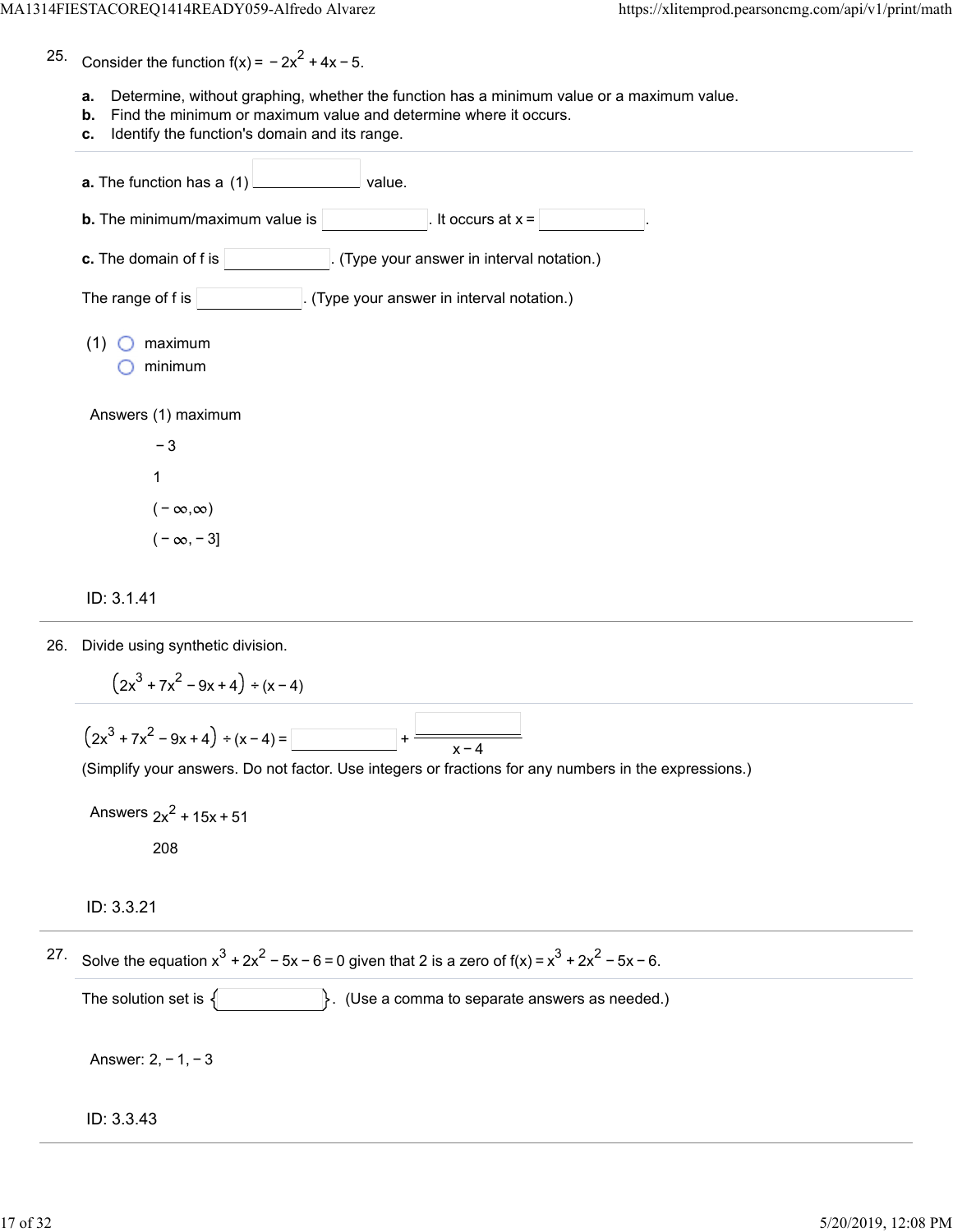28. The following function is given.

 $f(x) = 3x^{3} - 7x^{2} - 75x + 175$ 

**a.** List all rational zeros that are possible according to the Rational Zero Theorem. Choose the correct answer below.

**A.**  $\pm 1, \pm 3, \pm \frac{1}{5}, \pm \frac{3}{5}, \pm \frac{1}{40}, \pm \frac{3}{7}, \pm \frac{1}{7}, \pm \frac{3}{75}, \pm \frac{1}{25}, \pm \frac{3}{75}, \pm \frac{1}{75}$  **B.**  $\pm 1, \pm 3, \pm \frac{1}{5}, \pm \frac{3}{65}, \pm \frac{1}{25}, \pm \frac{3}{75}, \pm \frac{1}{75}, \pm \frac{3}{25}, \pm \frac{1}{25}, \pm \frac{3}{25}, \pm \frac{1}{25}$  **C.**  $\pm 1, \pm 5, \pm 10, \pm 7, \pm 35, \pm 175, \pm \frac{1}{2}, \pm \frac{5}{2}, \pm \frac{10}{2}, \pm \frac{7}{2}, \pm \frac{35}{2}, \pm \frac{10}{2}$  **D.**  $\pm 1, \pm 5, \pm 25, \pm 7, \pm 35, \pm 175, \pm \frac{1}{2}, \pm \frac{5}{2}, \pm \frac{25}{2}, \pm \frac{7}{2}, \pm \frac{35}{2}, \pm \frac{1}{2}$  

**b.** Use synthetic division to test several possible rational zeros in order to identify one actual zero.

One rational zero of the given function is . (Simplify your answer.)

**c.** Use the zero from part **(b)** to find all the zeros of the polynomial function.

The zeros of the function f(x) =  $3x^3 - 7x^2 - 75x + 175$  are  $\overline{\phantom{a}}$ (Simplify your answer. Type an integer or a fraction. Use a comma to separate answers as needed.)

Answers D.  $\pm$  1,  $\pm$  5,  $\pm$  25,  $\pm$  7,  $\pm$  35,  $\pm$  175,  $\pm$   $\frac{1}{2}$ ,  $\pm$   $\frac{1}{2}$ ,  $\pm$   $\frac{1}{2}$ ,  $\pm$   $\frac{1}{2}$ ,  $\pm$  ,5, − 5 

ID: 3.4.11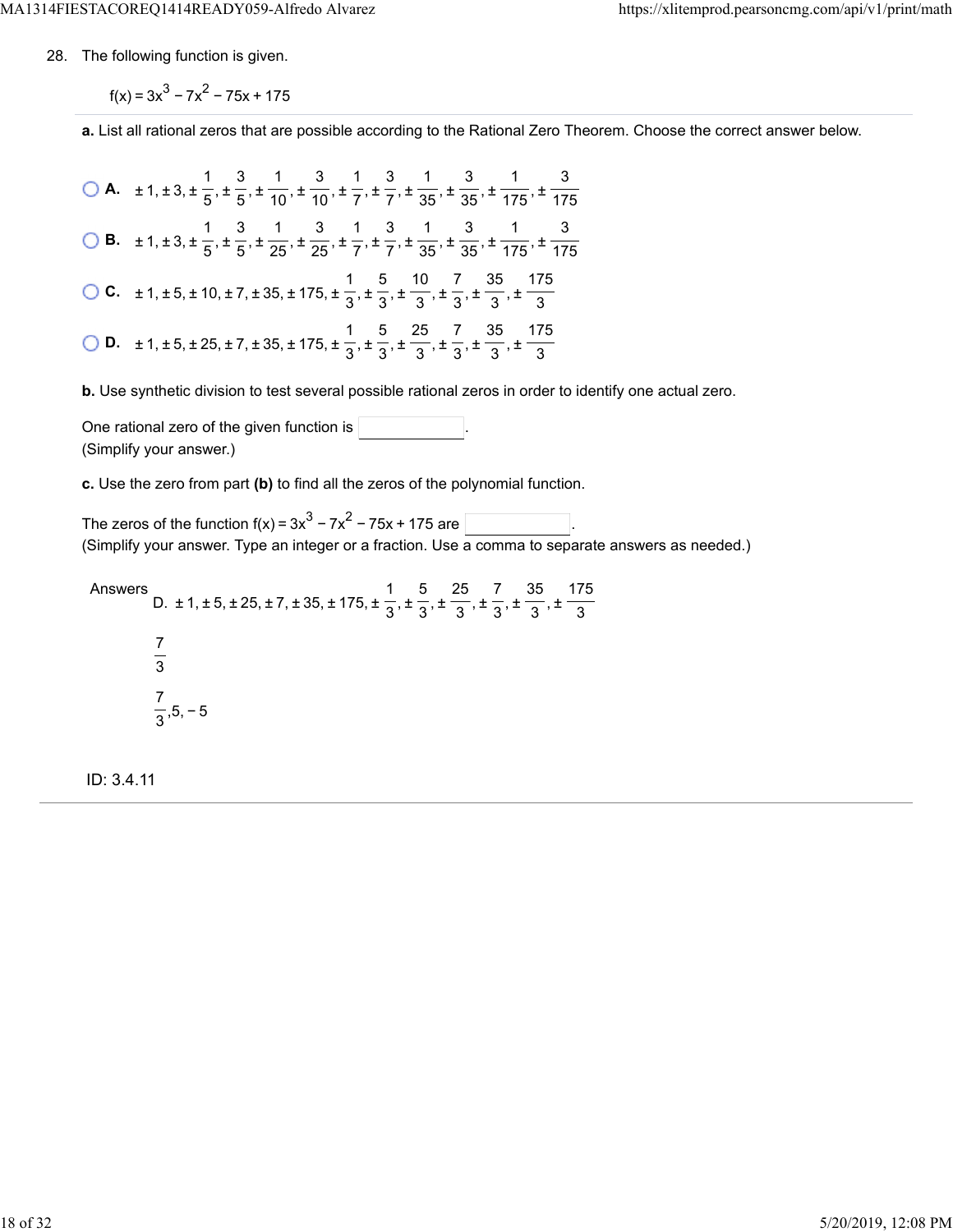29. The following equation is given.

 $x^3 - 2x^2 - 25x + 50 = 0$ 

**a.** List all rational roots that are possible according to the Rational Zero Theorem.

(Use a comma to separate answers as needed.)

**b.** Use synthetic division to test several possible rational roots in order to identify one actual root.

One rational root of the given equation is (Simplify your answer.)

**c.** Use the root from part (**b.**) and solve the equation.

The solution set of  $x^3 - 2x^2 - 25x + 50 = 0$  is  $\{\}$ (Simplify your answer. Type an exact answer, using radicals as needed. Use integers or fractions for any numbers in the expression. Use a comma to separate answers as needed.)

Answers 1, − 1,5, − 5,50, − 50,2, − 2,10, − 10,25, − 25 2  $2,5,-5$ 

ID: 3.4.17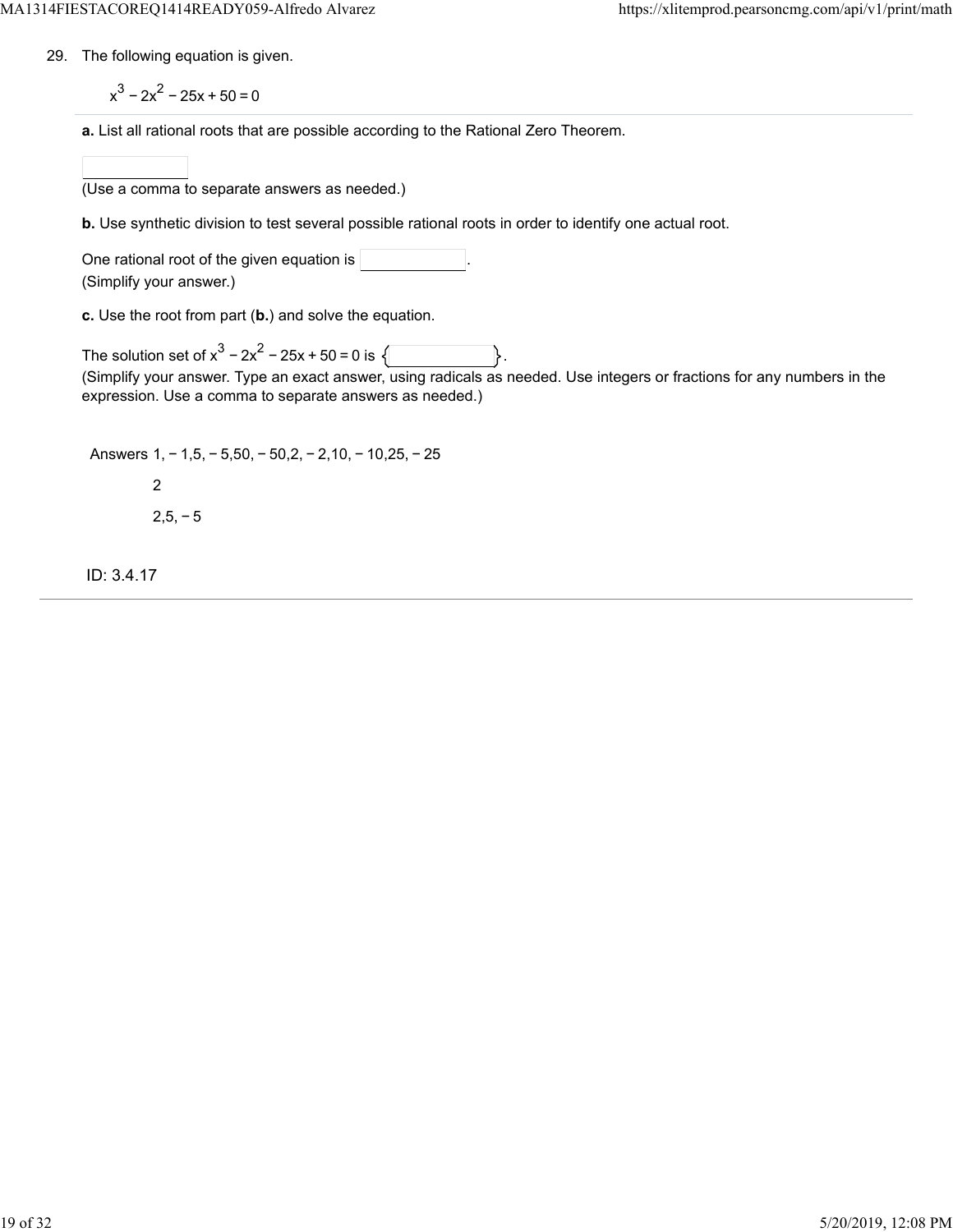- 30. An incomplete graph of the polynomial function f(x) =  $-x^3 + 3x^2 + 13x - 15$  is shown on the right.
	- **a.** Find all zeros of the function.
	- **b.** Without using a graphing utility, draw a complete graph of the function.



**a.** The zeros are (Use a comma to separate answers as needed.)

**b.** Choose the correct graph of the function below. The scale for each graph is  $[-10, 10, 1]$  by  $[-60, 65, 5]$ .







## ID: 3.4.53

31. Find the vertical asymptotes, if any, and the values of x corresponding to holes, if any, of the graph of the rational function.

$$
h(x) = \frac{x+3}{x(x+8)}
$$

Select the correct choice below and, if necessary, fill in the answer box to complete your choice. (Type an equation. Use a comma to separate answers as needed.)

**A.** There are no vertical asymptotes but there is(are) hole(s) corresponding to .

**B.** The vertical asymptote(s) is(are) **B.** There are no holes.

**C.** The vertical asymptote(s) is(are) **and hole(s)** corresponding to

**D.** There are no discontinuities.

.

| Answer: B. The vertical asymptote(s) is(are) $x = -8$ , $x = 0$ . There are no holes. |  |  |
|---------------------------------------------------------------------------------------|--|--|
|---------------------------------------------------------------------------------------|--|--|

## ID: 3.5.23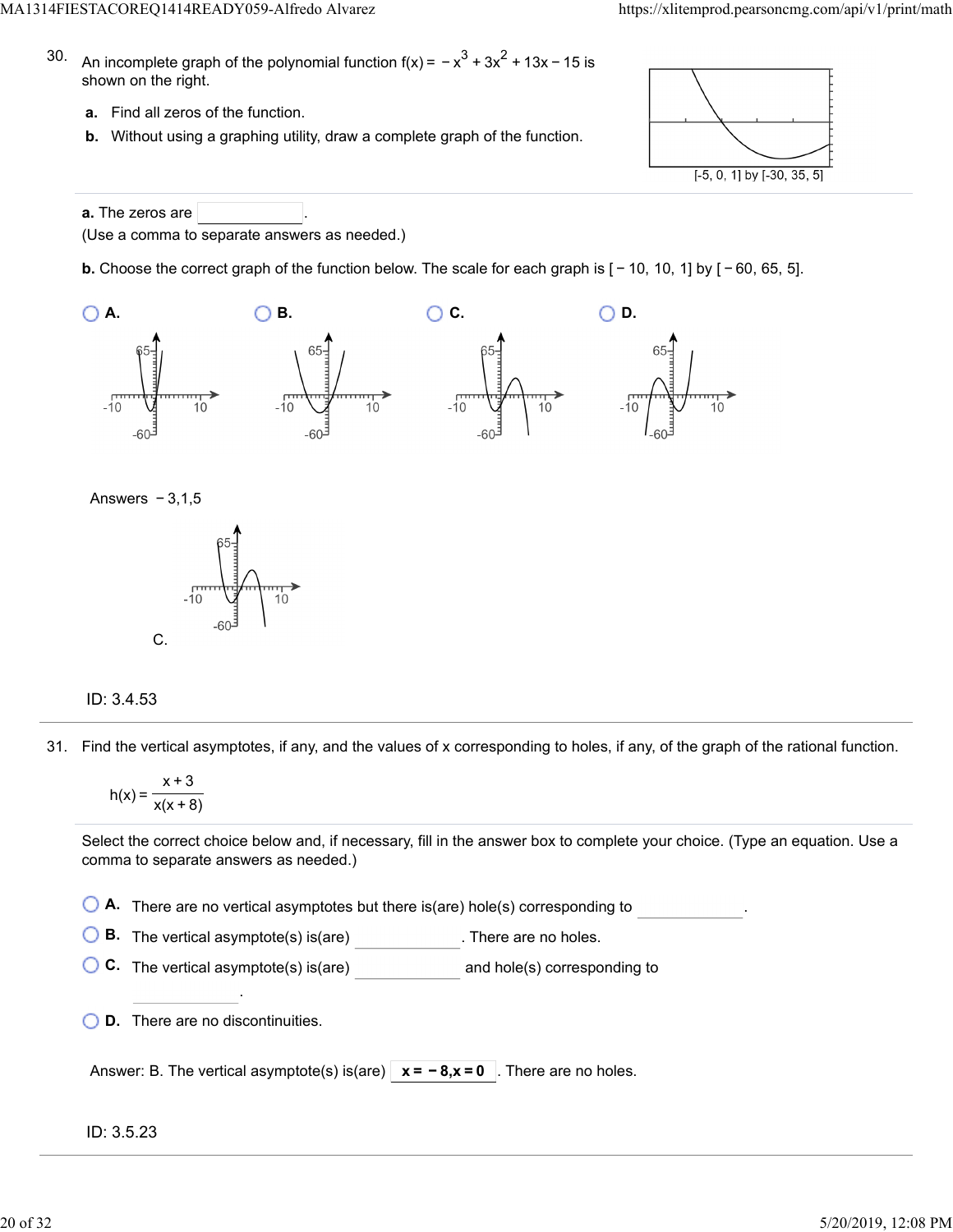32. Find the vertical asymptotes, if any, and the values of x corresponding to holes, if any, of the graph of the rational function.

$$
f(x) = \frac{x-4}{x^2 - 9x + 20}
$$

Select the correct choice below and, if necessary, fill in the answer box(es) to complete your choice. (Type an integer or a fraction. Use a comma to separate answers as needed.)

| $\bigcirc$ A. Vertical asymptote(s) at x = |   | and hole(s) at $x =$ |  |
|--------------------------------------------|---|----------------------|--|
| $\bigcirc$ B. Vertical asymptote(s) at x = |   |                      |  |
| $\bigcirc$ C. Hole(s) at x =               |   |                      |  |
| <b>D.</b> There are no discontinuities.    |   |                      |  |
|                                            |   |                      |  |
| Answer: A. Vertical asymptote(s) at $x =$  | 5 | and hole(s) at $x =$ |  |

ID: 3.5.33

33. Find the horizontal asymptote, if any, of the graph of the rational function.

$$
f(x) = \frac{11x}{5x^2 + 1}
$$

Select the correct choice below and, if necessary, fill in the answer box to complete your choice.

**A.** The horizontal asymptote is ... (Type an equation.)

**B.** There is no horizontal asymptote.

Answer: A. The horizontal asymptote is  $\vert$   $\vert$  **y** = 0  $\vert$  . (Type an equation.)

## ID: 3.5.37

34. Find the horizontal asymptote, if any, of the graph of the rational function.

$$
g(x) = \frac{24x^2}{8x^2 + 3}
$$

Select the correct choice below and, if necessary, fill in the answer box to complete your choice.

**A.** The horizontal asymptote is . (Type an equation.)

**B.** There is no horizontal asymptote.

Answer: A. The horizontal asymptote is  $|$   $y=3$   $|$ . (Type an equation.)

### ID: 3.5.39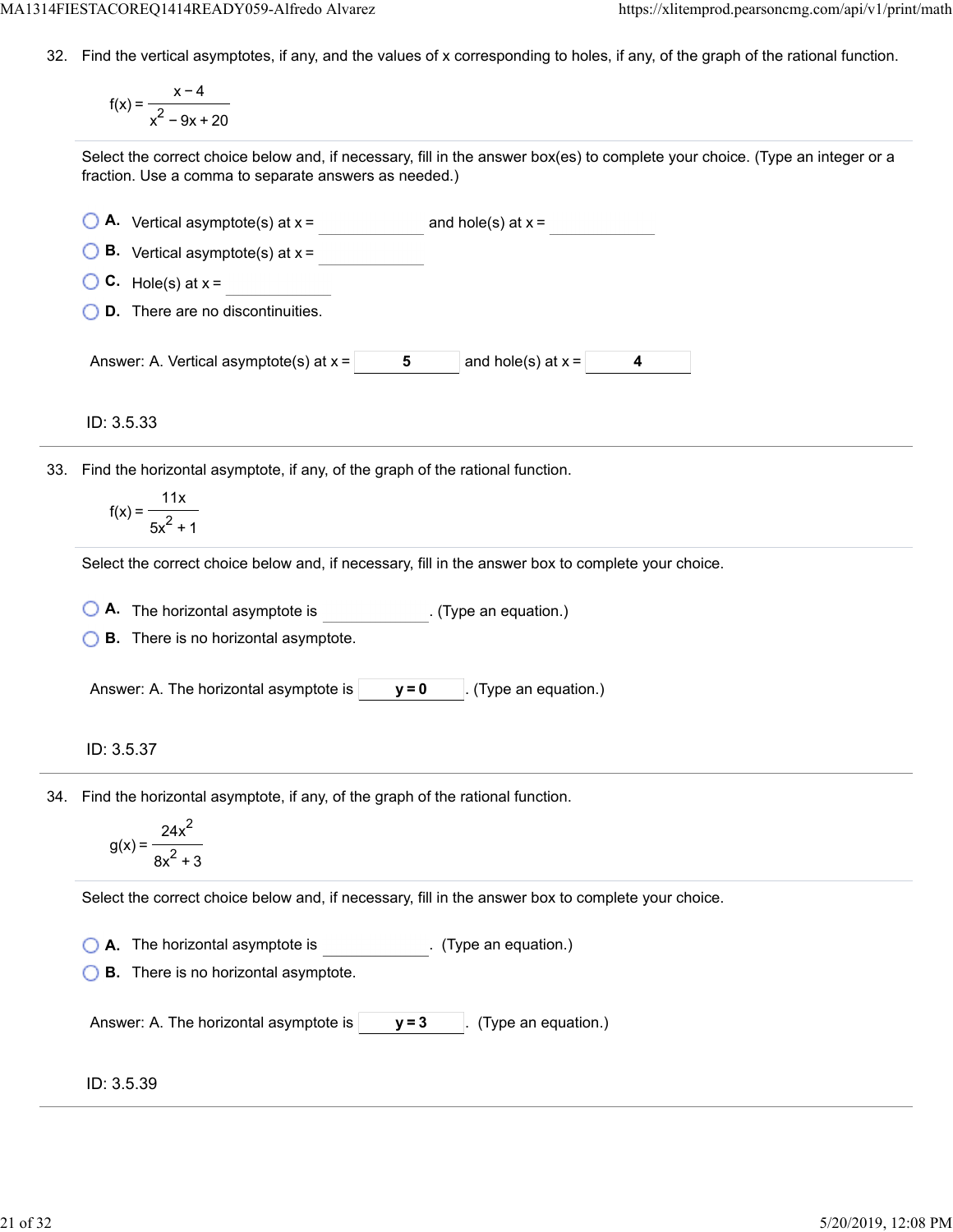MA1314FIESTACOREQ1414READY059-Alfredo Alvarez https://xlitemprod.pearsoncmg.com/api/v1/print/math

35. **a.** Find the slant asymptote of the graph of the rational function and **b.** Use the slant asymptote to graph the rational function.

$$
f(x) = \frac{x^2 - x - 2}{x - 3}
$$

**a.** Find the slant asymptote of the graph of f. Select the correct choice below and fill in any answer boxes within your choice.

 $\bigcirc$  **A.**  $y =$ 

**B.** There is no slant asymptote.

**b.** Use the slant asymptote to graph the rational function.

First determine the symmetry of the graph of f.

- $\bigcirc$  **A.** The graph has y-axis symmetry:  $f(-x) = f(x)$ .
- **B.** The graph has origin symmetry:  $f(-x) = -f(x)$ .
- **C.** The graph has both y-axis and origin symmetry.
- **D.** The graph has neither y-axis nor origin symmetry.

Find the y-intercept(s). Select the correct choice below and fill in any answer boxes within your choice.

**A.** The y-intercept is .

(Type an integer or a simplified fraction. Use a comma to separate answers as needed.)

**B.** There is no y-intercept.

Find the x-intercept(s). Select the correct choice below and fill in any answer boxes within your choice.

**A.** The x-intercept is .

(Type an integer or a simplified fraction. Use a comma to separate answers as needed.)

**B.** There is no x-intercept.

Find the vertical asymptote(s). Select the correct choice below and fill in any answer boxes within your choice.

 $\bigcirc$  **A.**  $x =$ 

(Type an integer or a simplified fraction. Use a comma to separate answers as needed.)

**B.** There is no vertical asymptote.

Find the horizontal asymptote(s). Select the correct choice below and fill in any answer boxes within your choice.

 $\bigcirc$  **A.**  $v =$ 

(Type an integer or a simplified fraction. Use a comma to separate answers as needed.)

**B.** There is no horizontal asymptote.

Plot points between and beyond each x-intercept and vertical asymptote, then use the information above to graph the rational function. Choose the correct graph below.

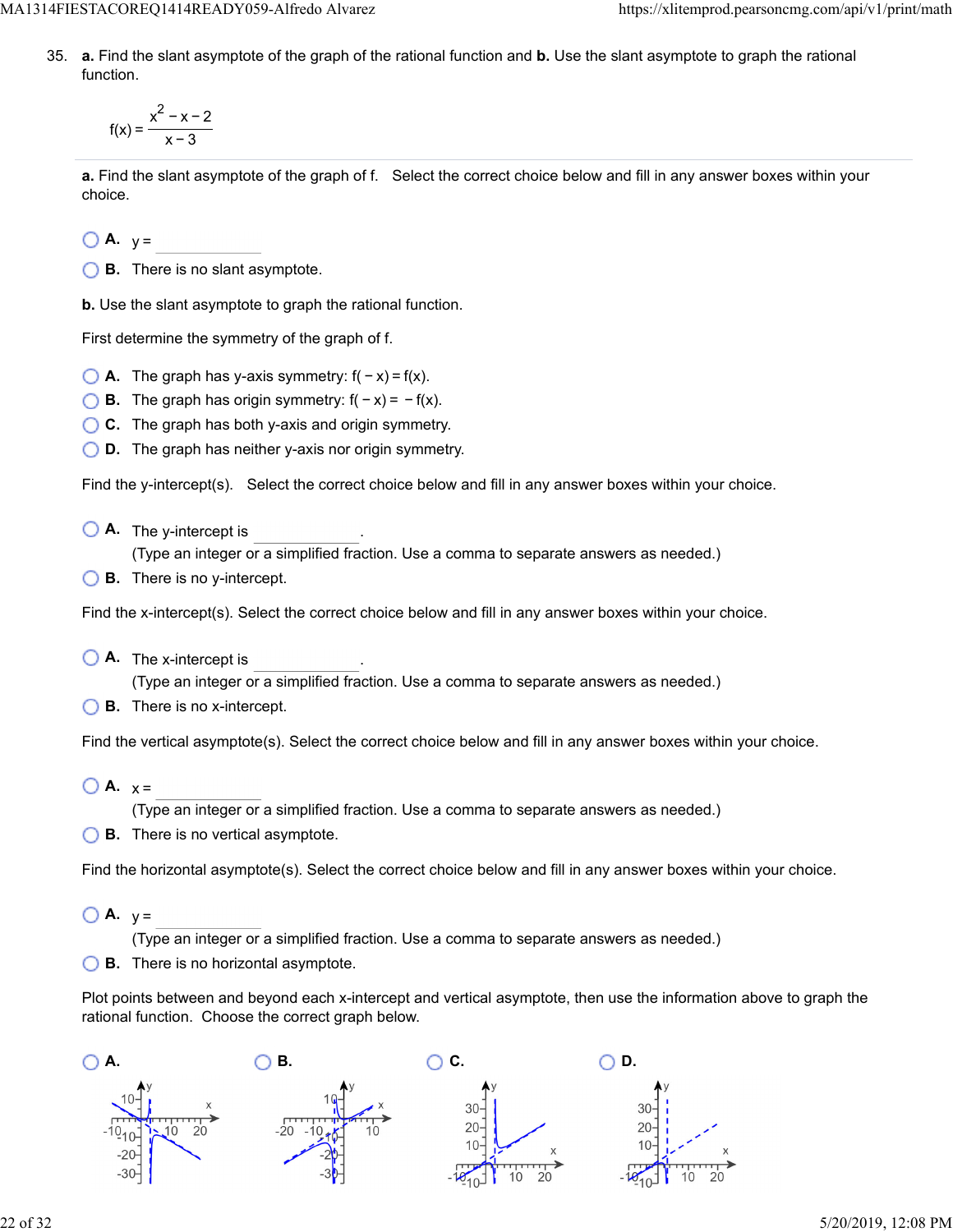Answers A.  $y = \sqrt{x+2}$ 

D. The graph has neither y-axis nor origin symmetry.

A. The y-intercept is **2 3**

(Type an integer or a simplified fraction. Use a comma to separate answers as needed.)

A. The x-intercept is  $\boxed{\phantom{000}-1,2}$ 

(Type an integer or a simplified fraction. Use a comma to separate answers as needed.)

A.  $x =$  **3** (Type an integer or a simplified fraction. Use a comma to separate answers as needed.)

B. There is no horizontal asymptote.



ID: 3.5.85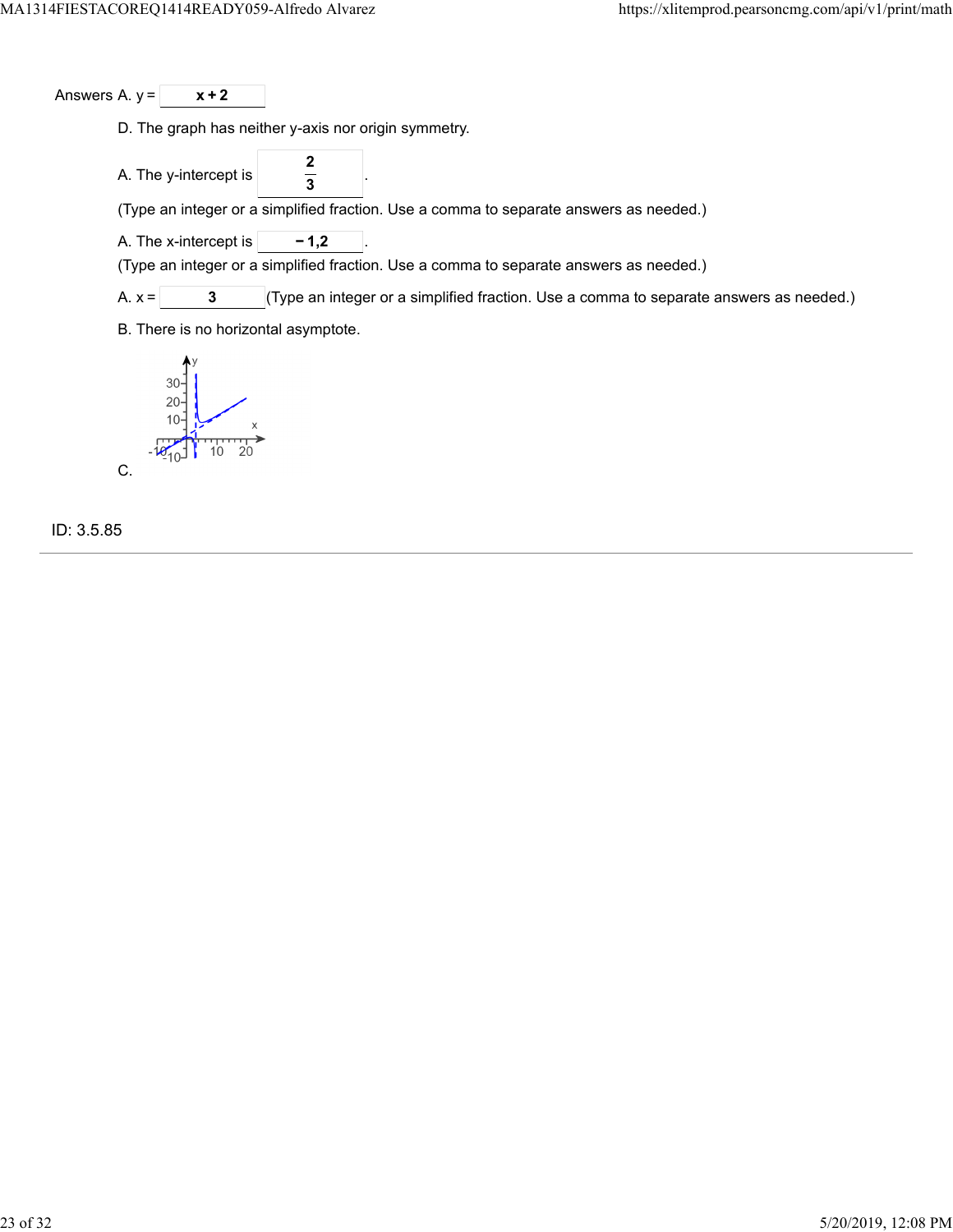36. Graph the given function by making a table of coordinates.

 $f(x) = 3^x$ 

Complete the table of coordinates.

| (Type integers or fractions. Simplify your answers.) |  |  |  |  |  |  |
|------------------------------------------------------|--|--|--|--|--|--|

Choose the correct graph below.







ID: 4.1.11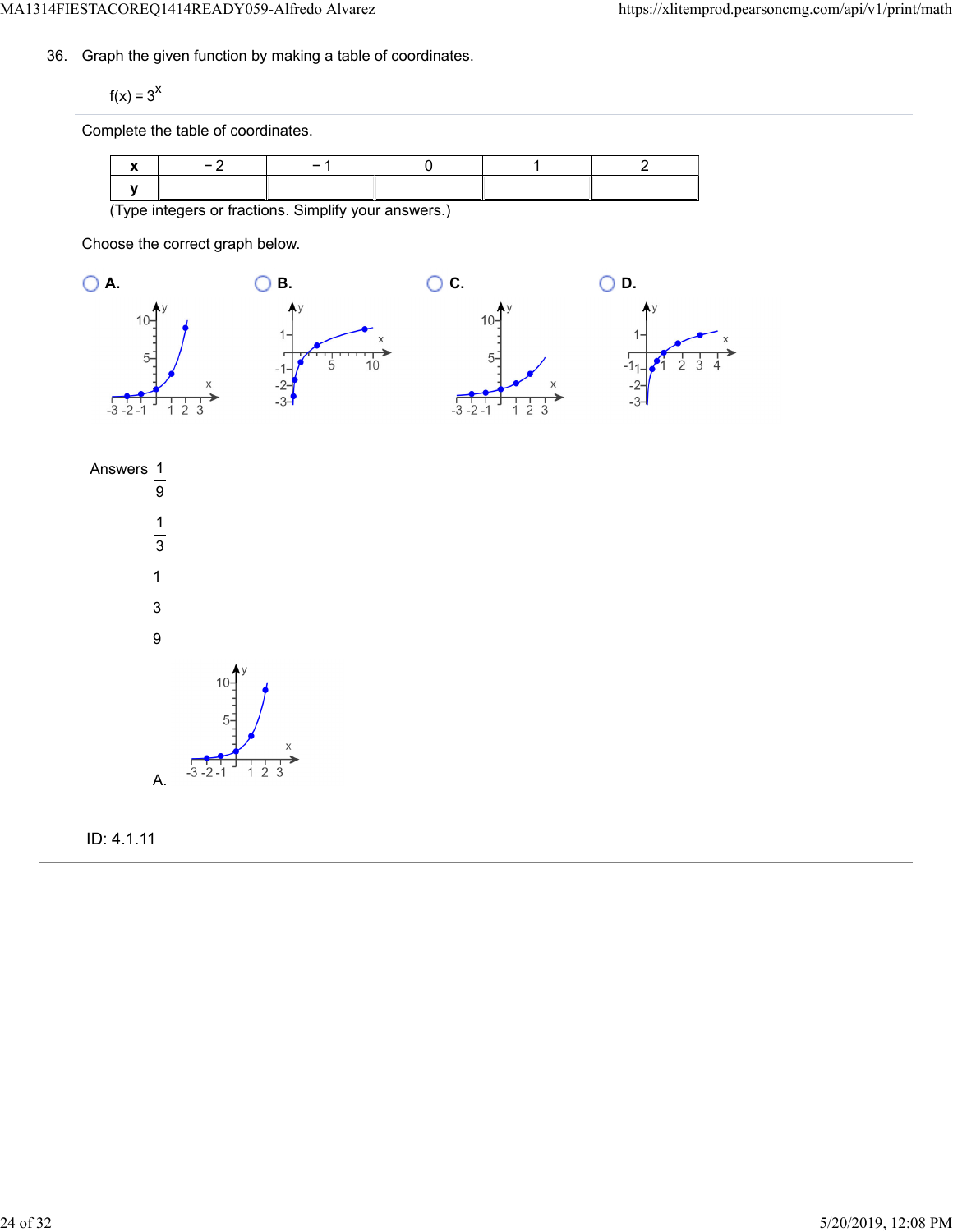37. The graph of an exponential function is given. Select the function for the graph.



Identify the function.

**0 A.** 
$$
f(x) = 3^{-x}
$$
   
**0 B.**  $f(x) = 3^x$    
**0 C.**  $f(x) = -3^x$    
**0 D.**  $f(x) = -3^{-x}$ 

Answer:  $D. f(x) = -3^{-x}$ 

ID: 4.1.23

38. Find the domain of the logarithmic function.

f(x) = **log**  $(11 - x)$ 

The domain of  $f(x) = \log(11 - x)$  is (Type your answer in interval notation.)

Answer:  $(-\infty, 11)$ 

ID: 4.2.77

39. Use properties of logarithms to expand the logarithmic expression as much as possible. Evaluate logarithmic expressions without using a calculator if possible.



Answer: 2 **log** <sub>b</sub> x + **log** <sub>b</sub> y − 3 **log** <sub>b</sub> z

ID: 4.3.27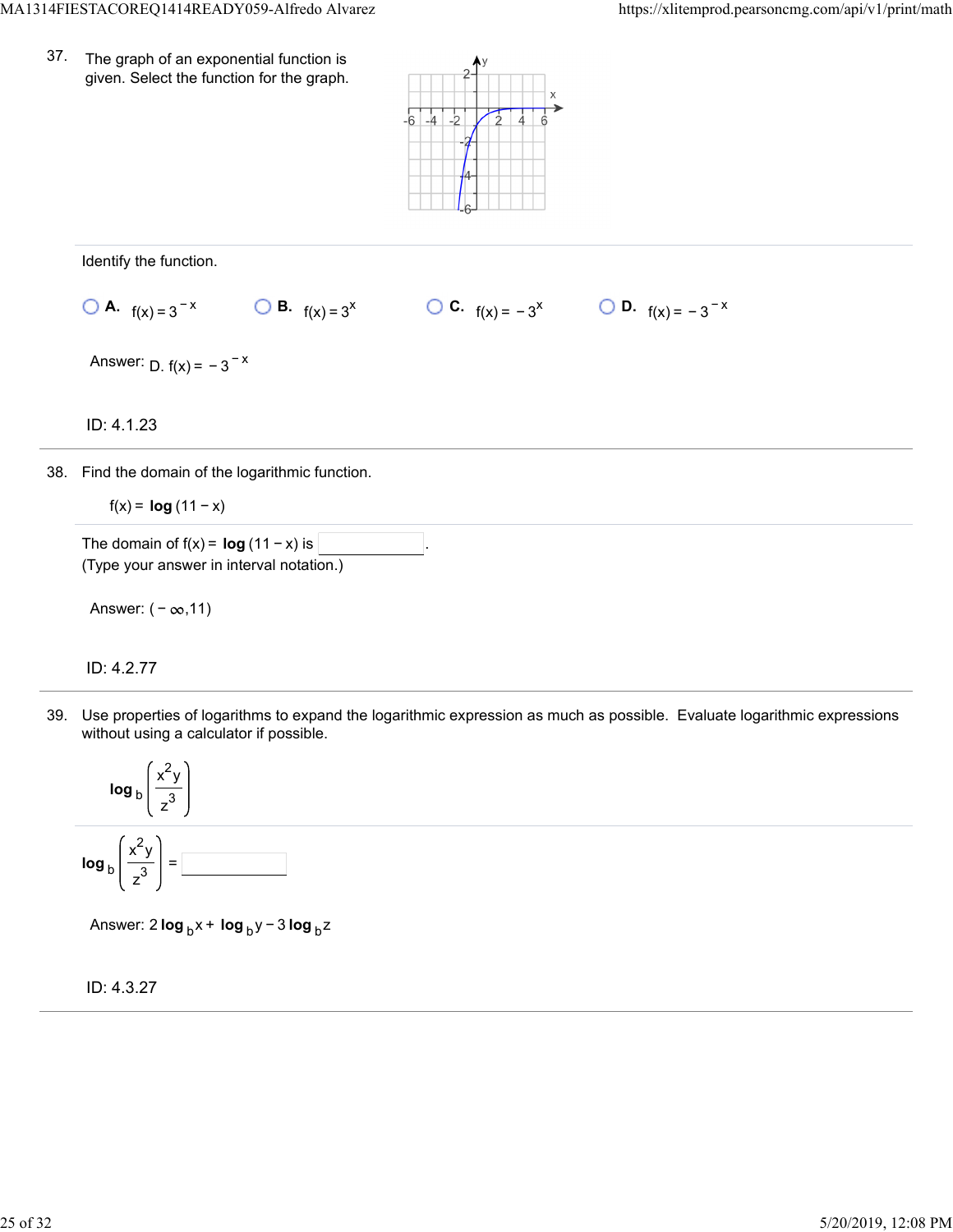40. Use properties of logarithms to expand the logarithmic expression as much as possible. Evaluate logarithmic expressions without using a calculator if possible.

$$
\ln\left[\frac{x^7\sqrt{x^2+3}}{(x+3)^6}\right]
$$

$$
\ln\left[\frac{x^7\sqrt{x^2+3}}{(x+3)^6}\right]=\boxed{\frac{3}{2}}
$$

Answer: 
$$
7 \ln x + \frac{1}{2} \ln (x^2 + 3) - 6 \ln (x + 3)
$$

## ID: 4.3.37

41. Solve the following exponential equation by expressing each side as a power of the same base and then equating exponents.

 $4^{x+3}$  = 16<sup>x-2</sup>

The solution set is  $\{\vert \$ .

Answer: 7

ID: 4.4.19

42. Solve the following exponential equation by taking the natural logarithm on both sides. Express the solution in terms of natural logarithms. Then, use a calculator to obtain a decimal approximation for the solution.

 $3e^{7x} = 540$ 

What is the solution in terms of natural logarithms?

The solution set is  $\{$ 

(Use a comma to separate answers as needed. Simplify your answer. Use integers or fractions for any numbers in the expression.)

What is the decimal approximation for the solution?

The solution set is  $\{$ (Use a comma to separate answers as needed. Round to two decimal places as needed.)

Answers **ln** 180 7 0.74

ID: 4.4.31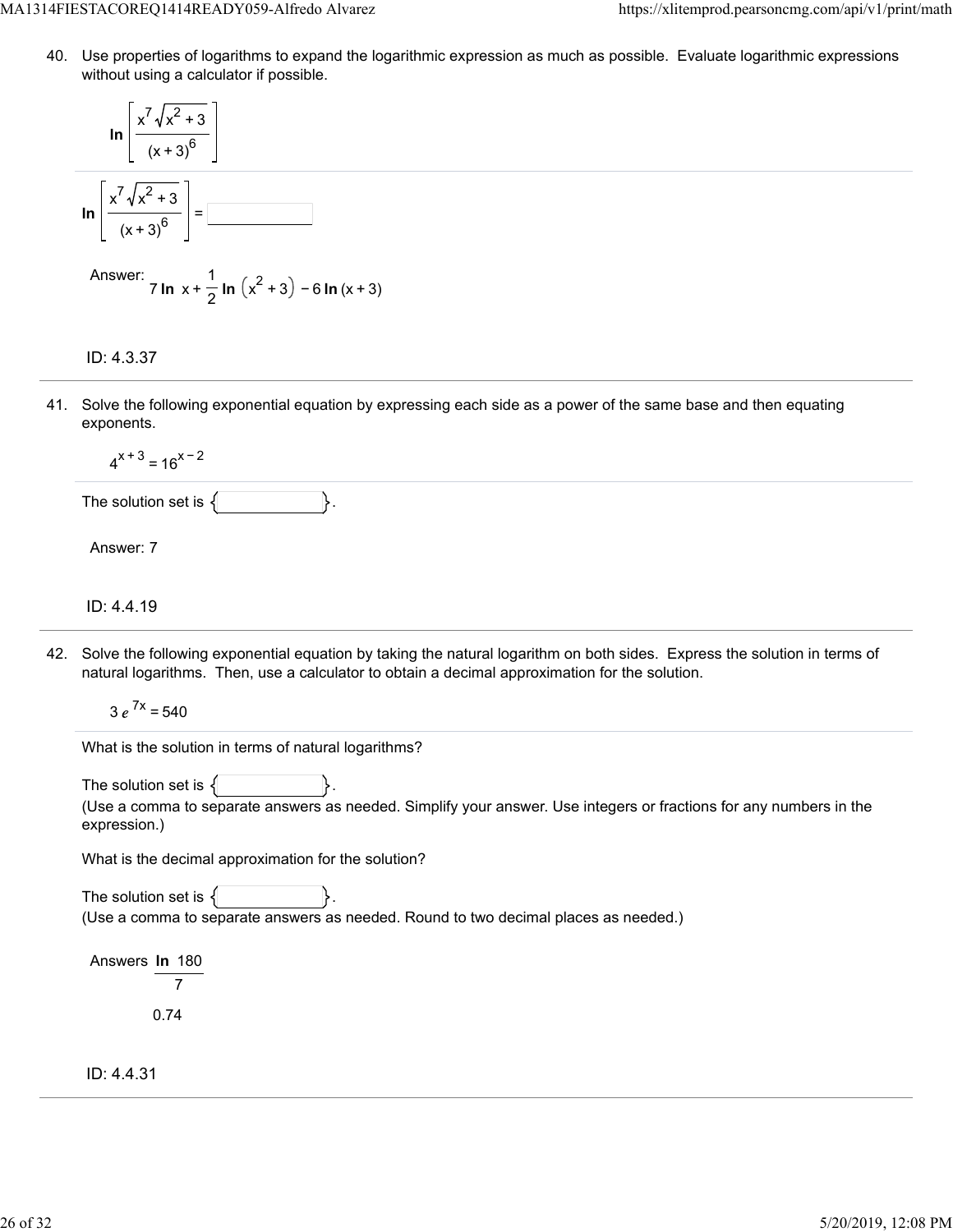MA1314FIESTACOREQ1414READY059-Alfredo Alvarez https://xlitemprod.pearsoncmg.com/api/v1/print/math

43. Solve the exponential equation. Express the solution in terms of natural logarithms. Then use a calculator to obtain a decimal approximation for the solution.

 $8<sup>(x + 1)</sup> = 241$ 

What is the solution in terms of natural logarithms?

The solution set is  $\{$ 

(Use a comma to separate answers as needed. Simplify your answer. Use integers or fractions for any numbers in the expression.)

What is the decimal approximation for the solution?

The solution set is  $\{$ (Use a comma to separate answers as needed. Round to two decimal places as needed.)

Answers **ln** 241 − 1 **ln** 8 1.64

ID: 4.4.37

44. Solve the following logarithmic equation. Be sure to reject any value of x that is not in the domain of the original logarithmic expression. Give the exact answer.

**log**  $(x + 23) = 5$ 

Select the correct choice below and, if necessary, fill in the answer box to complete your choice.

**A.** The solution set is  $\{$   $\}$ . (Type an integer or a simplified fraction.)

**B.** There is no solution.

Answer: A. The solution set is  $\{\ \$  **9**  $\}$ . (Type an integer or a simplified fraction.)

ID: 4.4.55

45. Solve the logarithmic equation. Be sure to reject any value of x that is not in the domain of the original logarithmic expressions. Give an exact answer.

 $log_5 x + log_5 (4x - 1) = 1$ 

Select the correct choice below and, if necessary, fill in the answer box to complete your choice.

**A.** The solution set is  $\{$   $\}$ . (Type an exact answer in simplified form.)

**B.** There is no solution.

| Answer: A. The solution set is $\langle  $ | $\mathcal{C}$ . (Type an exact answer in simplified form.) |
|--------------------------------------------|------------------------------------------------------------|
|                                            |                                                            |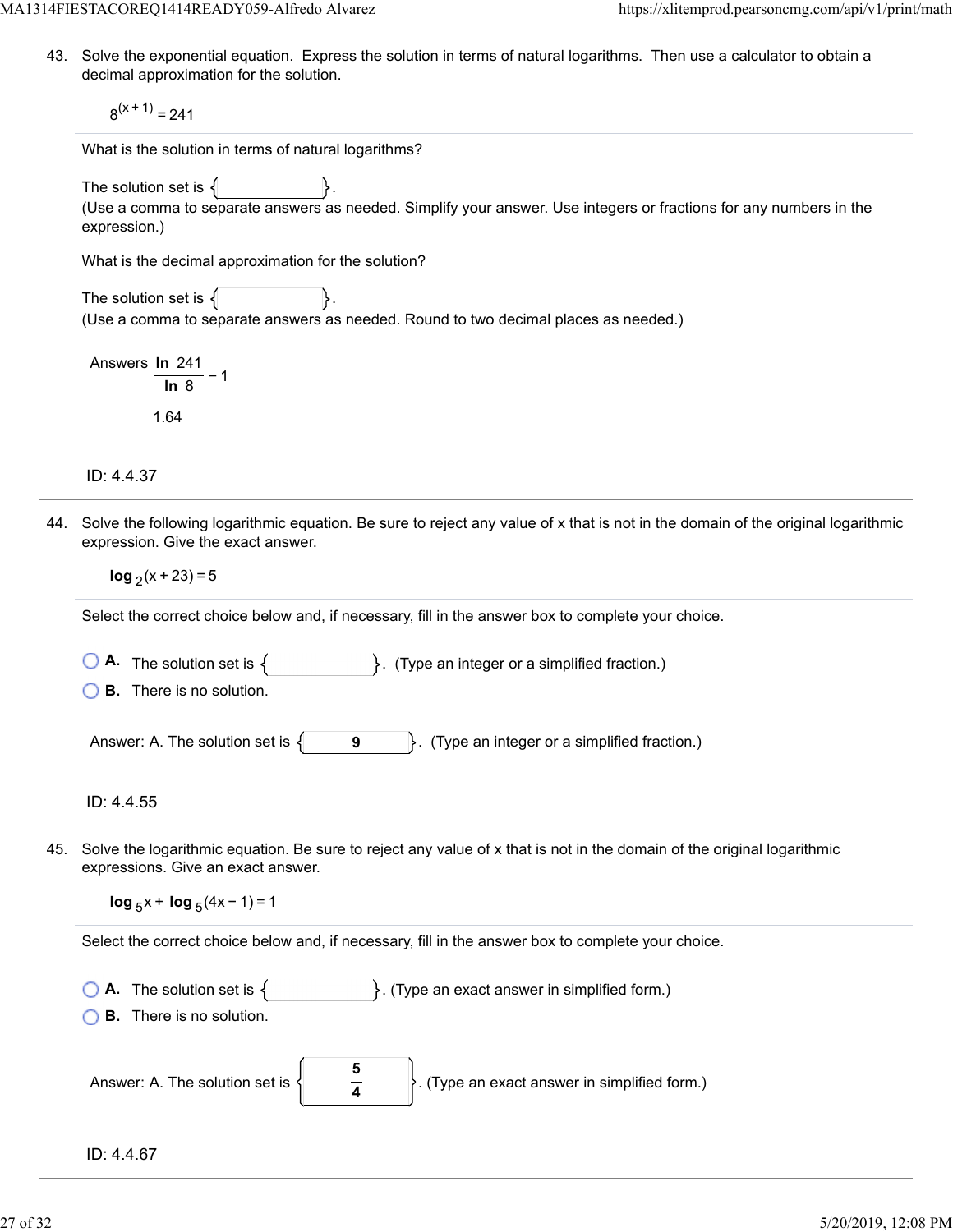MA1314FIESTACOREQ1414READY059-Alfredo Alvarez https://xlitemprod.pearsoncmg.com/api/v1/print/math

46. Solve the logarithmic equation. Be sure to reject any value of x that is not in the domain of the original logarithmic expressions. Give the exact answer.

**log**  $_4$ (x + 13) + **log**  $_4$ (x + 61) = 5

Select the correct choice below and, if necessary, fill in the answer box to complete your choice.

- $\bigcirc$  **A.** The solution set is  $\{$ (Simplify your answer. Use a comma to separate answers as needed.)
- **B.** There is no solution.

Answer: A. The solution set is  $\{$  **3** (Simplify your answer. Use a comma to separate answers as needed.)

ID: 4.4.69

47. Solve the logarithmic equation. Be sure to reject any value of x that is not in the domain of the original logarithmic expressions. Give the exact answer.

**log**  $_3(x + 18) - \log_3(x - 8) = 3$ 

Select the correct choice below and, if necessary, fill in the answer box to complete your choice.

 $\bigcirc$  **A.** The solution set is  $\{$ (Simplify your answer. Use a comma to separate answers as needed.) **B.** There is no solution.

Answer: A. The solution set is  $\{$ **9** (Simplify your answer. Use a comma to separate answers as needed.)

### ID: 4.4.71

48. Solve the logarithmic equation. Be sure to reject any value of x that is not in the domain of the original logarithmic expressions. Give the exact answer.

**log**  $(x + 13) = \log x + \log 13$ 

Select the correct choice below and, if necessary, fill in the answer box to complete your choice.

 $\bigcirc$  **A.** The solution set is  $\{$ (Simplify your answer. Use a comma to separate answers as needed.) **B.** There is no solution.

| Answer: A. The solution set is $\langle \rangle$ |                                                                    |
|--------------------------------------------------|--------------------------------------------------------------------|
|                                                  | (Simplify your answer. Use a comma to separate answers as needed.) |

ID: 4.4.77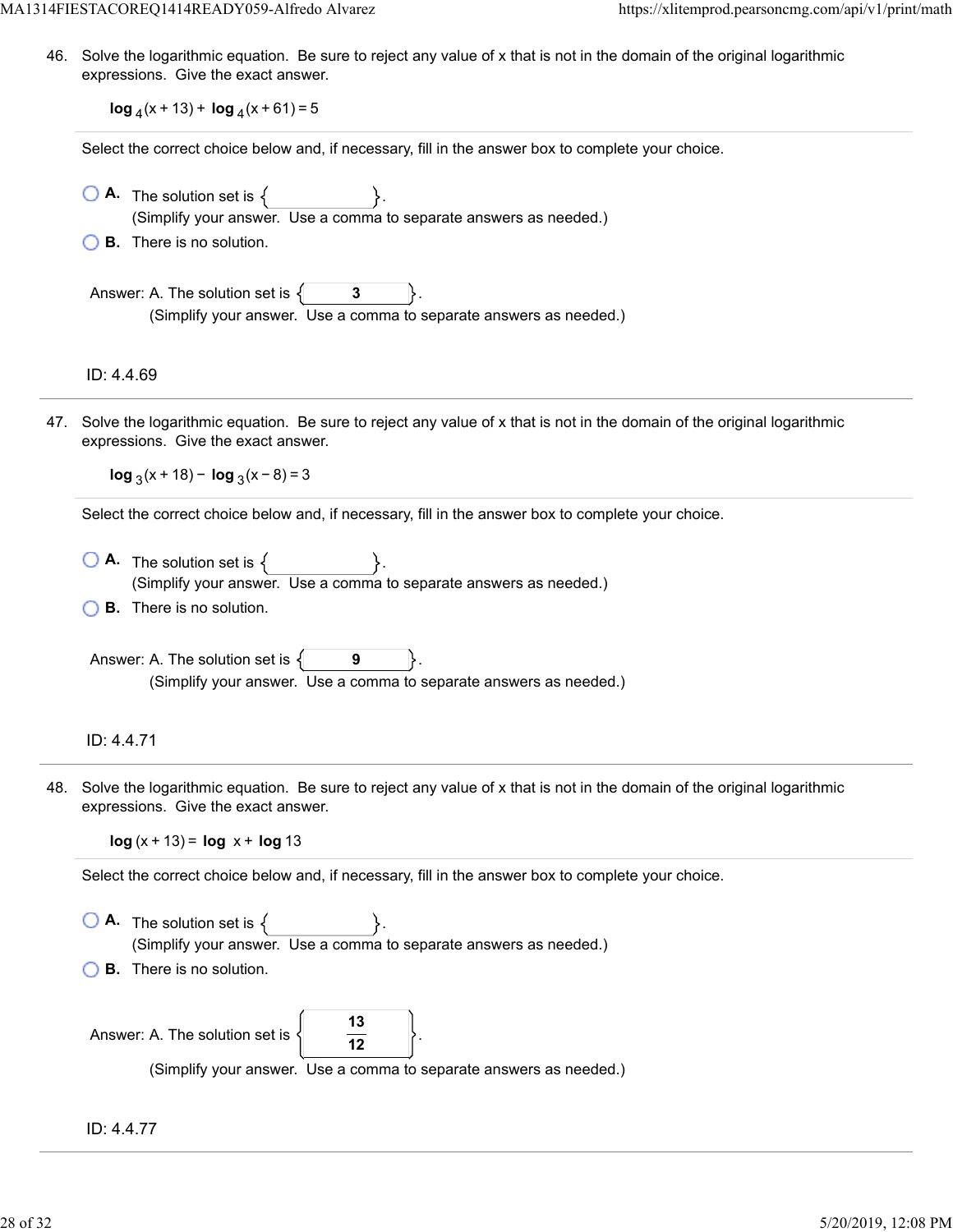49. Solve the logarithmic equation. Be sure to reject any value of x that is not in the domain of the original logarithmic expressions. Give the exact answer.

**log**  $x + \log(x + 5) = \log 14$ 

Select the correct choice below and, if necessary, fill in the answer box to complete your choice.

- $\bigcirc$  **A.** The solution set is  $\{ \}$ . (Simplify your answer. Use a comma to separate answers as needed.)
- **B.** There is no solution.

Answer: A. The solution set is  $\{$  **2** (Simplify your answer. Use a comma to separate answers as needed.)

ID: 4.4.87

50. Complete the table for a savings account subject to 4 compoundings yearly.

| Δ | $=$ P | $\ddotmark$<br>-1 | nt |
|---|-------|-------------------|----|
|   |       |                   |    |

| Amounted        | Number of                  | <b>Annual Interest</b> | <b>Accumulated</b> | <b>ITime t</b> |
|-----------------|----------------------------|------------------------|--------------------|----------------|
| <b>Invested</b> | <b>Compounding Periods</b> | <b>Rate</b>            | <b>Amount</b>      | lin Years      |
| \$12,000        |                            | 7%                     | \$17,000           |                |

Let A represent the accumulated amount, P the amount invested, n the number of compounding periods, r the annual interest rate, and t the time. Find the time, t.

 $t =$  | years

(Do not round until the final answer. Then round to one decimal place as needed.)

Answer: 5.0

ID: 4.4.107

51. Complete the table for a savings account subject to continuous compounding.

$$
(A = P e^{rt})
$$

| <b>Amount Invested</b> | <b>Annual Interest Rate</b> | <b>Accumulated Amount</b> | Time t in years |
|------------------------|-----------------------------|---------------------------|-----------------|
| \$7000                 | 10%                         | \$14,000                  |                 |

Let A represent the accumulated amount, P the amount invested, r the annual interest rate, and t the time. Find the time, t.

 $t \approx$  years

(Round to one decimal place as needed.)

Answer: 6.9

ID: 4.4.111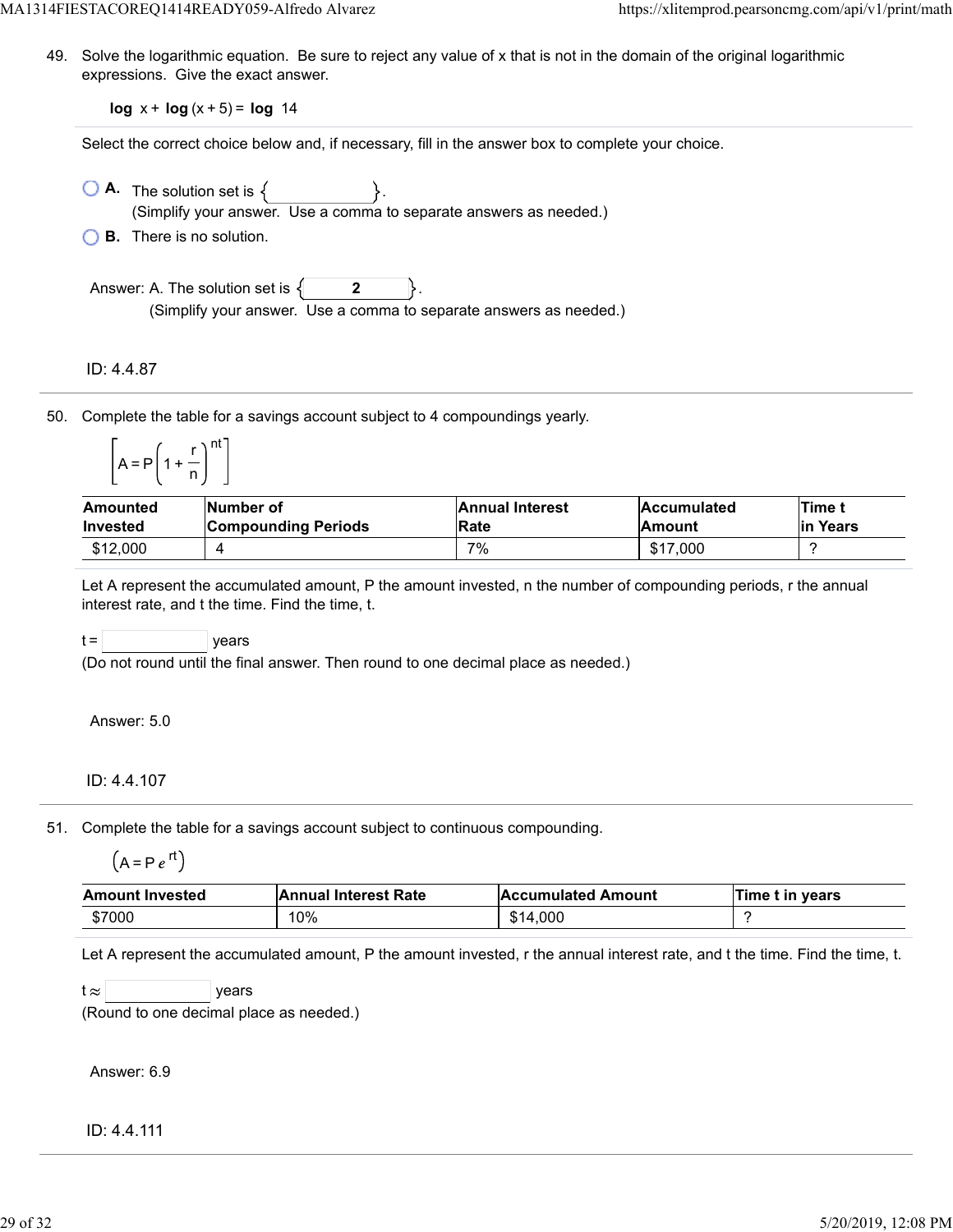52. An artifact originally had 16 grams of carbon-14 present. The decay model A = 16  $e^{\,\,-\,0.000121t}$  describes the amount of carbon-14 present after t years. Use the model to determine how many grams of carbon-14 will be present in 6375 years.

The amount of carbon-14 present in 6375 years will be approximately  $|$  standard grams. (Round to the nearest whole number.)

Answer: 7

ID: 4.5.15

53. Prehistoric cave paintings were discovered in a cave in France. The paint contained 15% of the original carbon-14. Use the exponential decay model for carbon-14, A=A<sub>0</sub>  $e^{\,-\,0.000121t}$ , to estimate the age of the paintings.

The paintings are approximately **The integent of the nearest integerent integer**.)

Answer: 15,679

ID: 4.5.19

| 54. |                                                                                                                                  |
|-----|----------------------------------------------------------------------------------------------------------------------------------|
|     | Use the formula $t = \frac{1}{k}$ that gives the time for a population, with a growth rate k, to double, to answer the following |
|     | questions.                                                                                                                       |

The growth model A = 2  $e^{0.006t}$  describes the population, A, of a country in millions, t years after 2003.

**a.** What is the country's growth rate?

 $|%$ 

**b.** How long will it take the country to double its population?

years (Round to the nearest whole number.)

Answers 0.6

116

ID: 4.5.35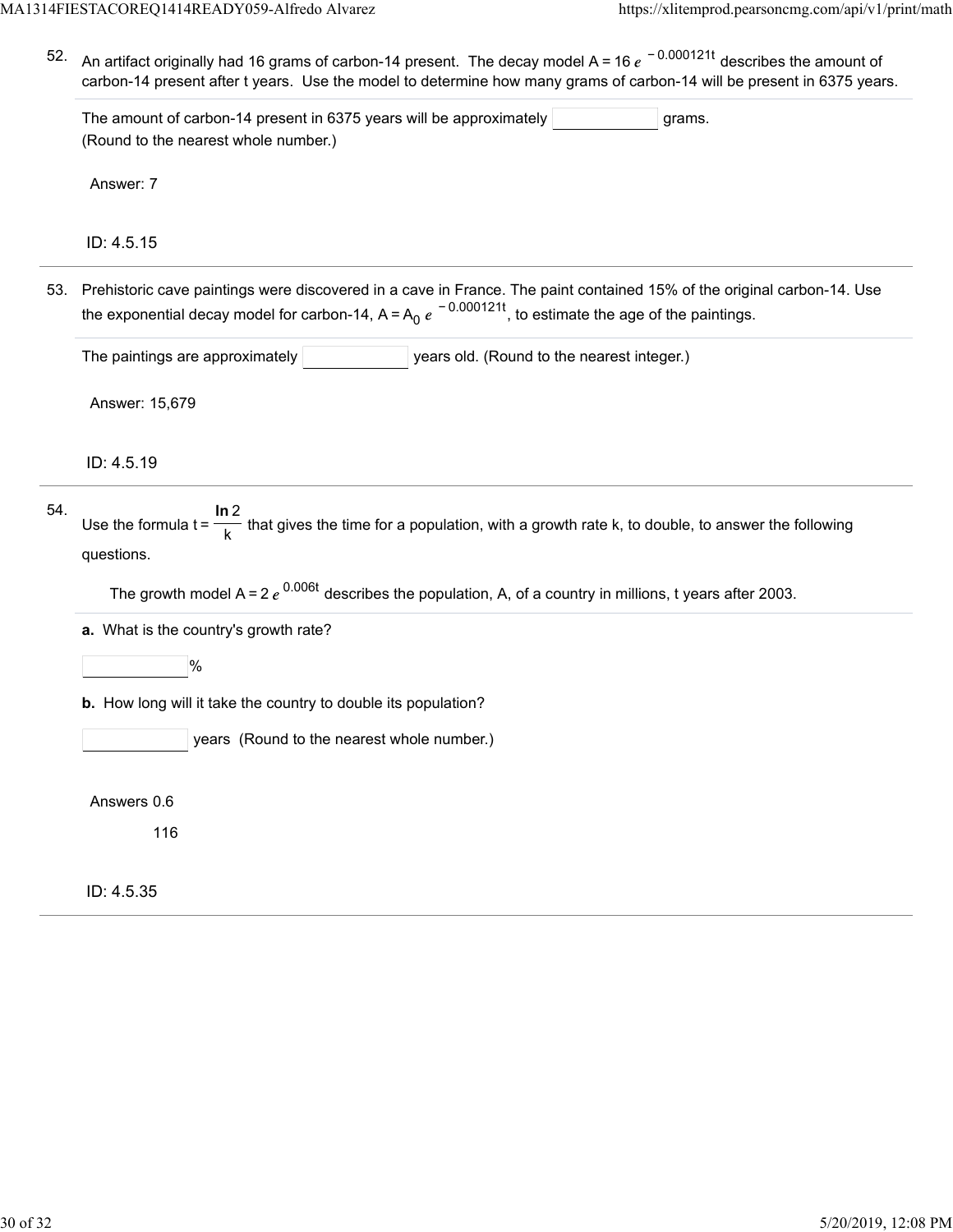55. Solve the given system of equations.

 $x + y + 3z = -19$  $x + y + 8z = -44$  $x - 8y - 7z = 40$ 

Select the correct choice below and fill in any answer boxes within your choice.

| A. There is one solution. The solution set is              |                                   |  |  |  |
|------------------------------------------------------------|-----------------------------------|--|--|--|
|                                                            | $\{\}$ . (Simplify your answers.) |  |  |  |
| $\bigcirc$ <b>B</b> . There are infinitely many solutions. |                                   |  |  |  |

**C.** There is no solution.

## Answer: A.

| .                                                |  |     |                          |
|--------------------------------------------------|--|-----|--------------------------|
| There is one solution<br>. The solution set is . |  | - - | .<br>v vour<br>sımnlıtv. |
| answers                                          |  |     |                          |

ID: 5.2.5

56. Write the first four terms of the sequence whose general term is given.

| 2n<br>$a_n =$<br>$\overline{n+8}$                                       |                         |
|-------------------------------------------------------------------------|-------------------------|
| $a_1 =$                                                                 | (Simplify your answer.) |
| $a_2 =$                                                                 | (Simplify your answer.) |
| $a_3 =$                                                                 | (Simplify your answer.) |
| $a_4 =$                                                                 | (Simplify your answer.) |
| Answers $\frac{2}{9}$<br>$\frac{2}{5}$<br>$\frac{6}{11}$<br>$rac{2}{3}$ |                         |
| ID: 8.1.9                                                               |                         |